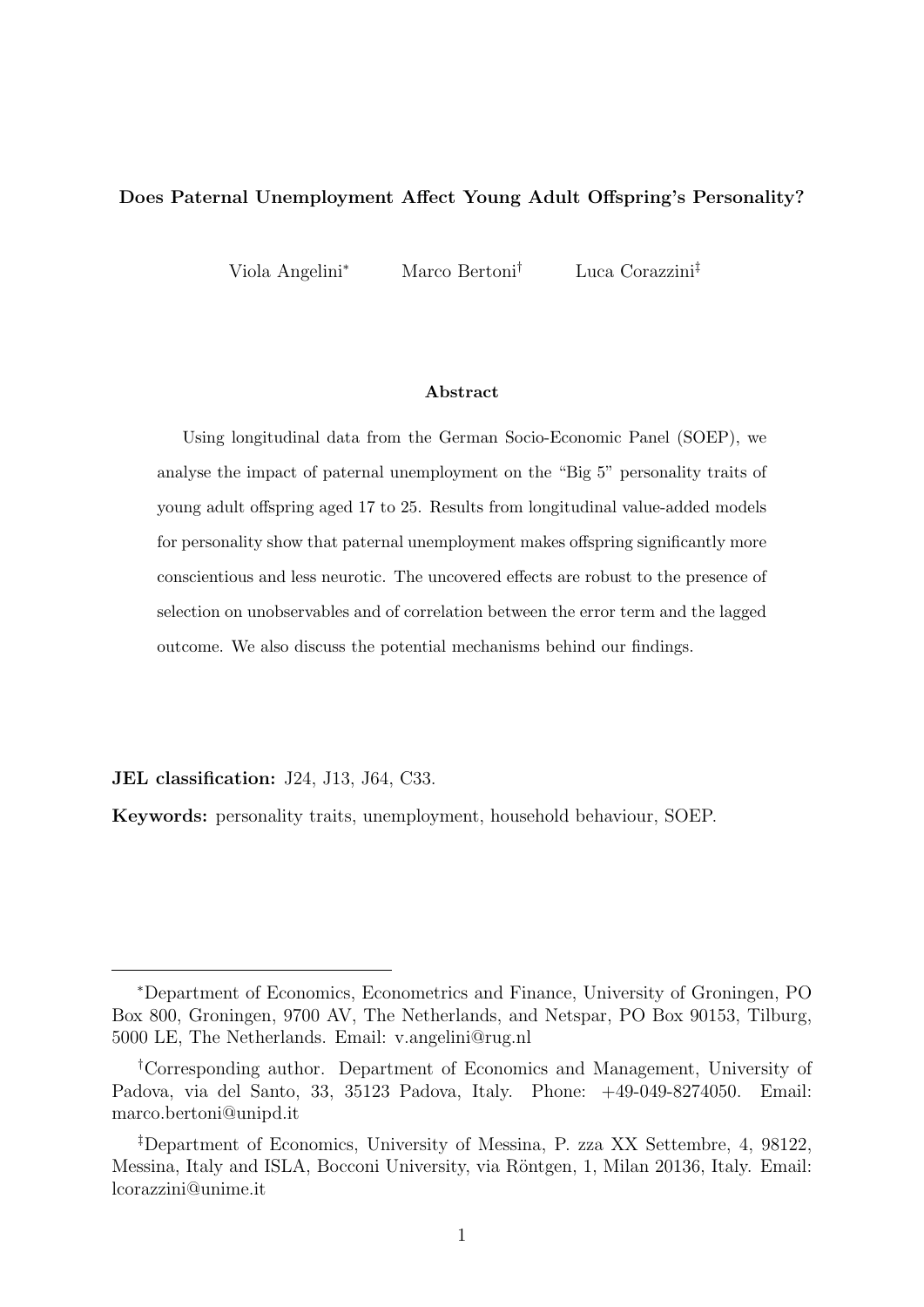### 1 Introduction

Recent empirical evidence both in economics and in psychology shows that personality traits have strong predictive power for a wide range of socio-economic outcomes (Almlund et al., 2011, Borghans et al., 2008, Brunello and Schlotter, 2011, Bucciol et al., 2015). Personality matters for job performances and wages (Barrick and Mount, 1991, Hogan and Holland, 2003, Nyhus and Pons, 2005, Salgado, 1997), educational attainment (Borghans et al., 2008, Duncan et al., 2007, Goldberg et al., 1998, Poropat, 2009), longevity (Friedman et al., 2010, Roberts et al., 2007, Savelyev, 2014), health-related behaviours (Hampson et al., 2007) and criminal behaviours (John et al., 1994, O'Gorman and Baxter, 2002). In their seminal work on the topic, Heckman et al. (2006) show that, by and large, the long-run effects of non-cognitive skills - among which personality is also included - on labour market outcomes and on social behaviour are comparable to the ones of cognitive skills.

In spite of this evidence, surprisingly little is known about the effects of economic variables on non-cognitive skills, and personality in particular. According to the psychological literature, individual personality is still malleable until the "impressionable years" of early adulthood, and then remains relatively stable throughout adulthood (Alwin, 1994, Costa and McCrae, 1994, Costa et al., 1980).<sup>1</sup>

Several papers have investigated how the economic external conditions experienced during the "impressionable years" shape young people's values, attitudes, beliefs, preferences and well-being (among others, see Cutler, 1974, Dennis, 1973, Easton and Dennis, 1969, Giuliano and Spilimbergo, 2014, Greenstein, 1965, Hess and Torney, 1967, Krosnick

<sup>1</sup>More specifically, psychologists (see Roberts and DelVecchio, 2000) broadly distinguish between intra-individual stability, i.e. stability of personality at the individual level over time in response to life events, mean-level stability, that is, population-level stability as time goes by, and rank-order stability, which refers to the relative placement of individuals within the population. The definition of stability that is relevant for our work is the "intra-individual" one.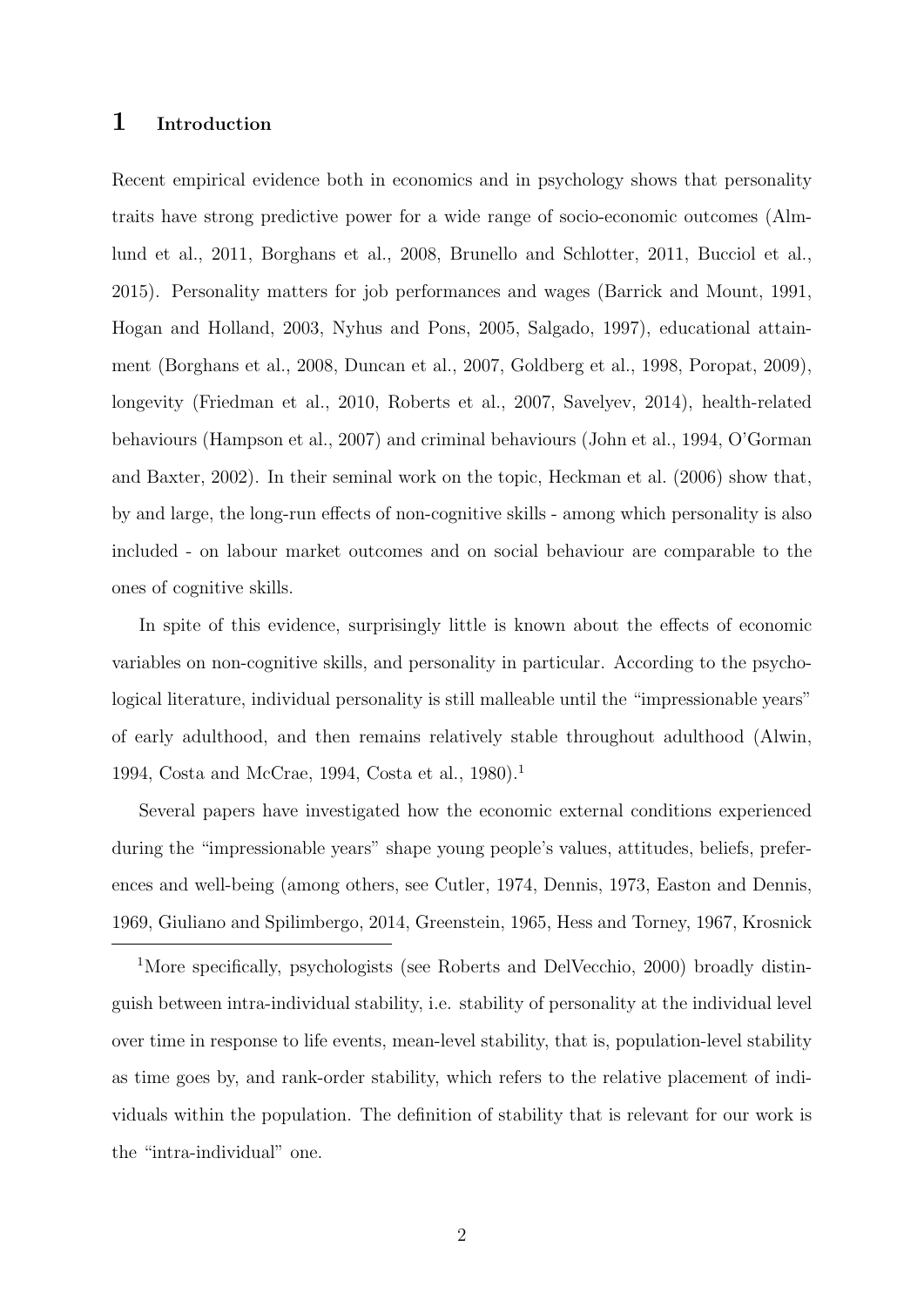and Alwin, 1989, Sears, 1975, 1981, 1983). As far as we know, however, there is limited empirical evidence on the contribution of both different socio-economic factors and positive and negative life events to shaping personality not only in adulthood, but also until the impressionable years.<sup>2</sup>

This paper contributes to the extant literature by estimating the effect of a relevant determinant of economic well-being of offspring,<sup>3</sup> paternal unemployment, on personality traits, focusing on the crucial years of their development. Indeed, several studies suggest that, by altering pre-existing socio-economic conditions of the family, paternal job loss has strong and persistent spillover effects on the life course of adolescents (Coelli, 2011, Kalil and Ziol-Guest, 2008, Kind and Haisken-DeNew, 2012, Pinger, 2015, Powdthavee and Vernoit, 2013, Rege et al., 2011, Stevens and Schaller, 2011).<sup>4</sup> However, evidence about its effects on personality is still lacking.<sup>5</sup> A priori, it is hard to sign such an effect, and empirical analysis is needed to settle the matter. On the one hand, offspring

<sup>2</sup>There is evidence suggesting that - at the individual level - personality traits are insensitive to changes in economic conditions (Cobb-Clark and Schurer, 2012) during the working age. However, the stability of personality traits in adulthood has been questioned by Roberts et al. (2006), Roberts and Mroczek (2008) and Lucas and Donnellan (2011). In a recent paper, Boyce et al. (2015) show that unemployment induces significant changes in personality, whereas re-employed individuals experience limited changes.

<sup>3</sup>We will use the terms "offspring" and "children" interchangeably.

<sup>4</sup>From a macroeconomic perspective, previous research showed that recession periods affect several aspects of health (among others, see Ruhm, 2015).

<sup>5</sup>An exception is Pinger (2015), who reports that paternal unemployment has negative effects on academic confidence and locus of control. However, she considers younger children and does not look at the "Big 5" personality traits. Additionally, her identification strategy instruments individual unemployment status with local labour market variables, raising several concerns about the validity of the implied exclusion restrictions. For instance, in our context it would be hard to exclude that local labour market variables may affect the unemployment probability of the fathers but not of the offspring.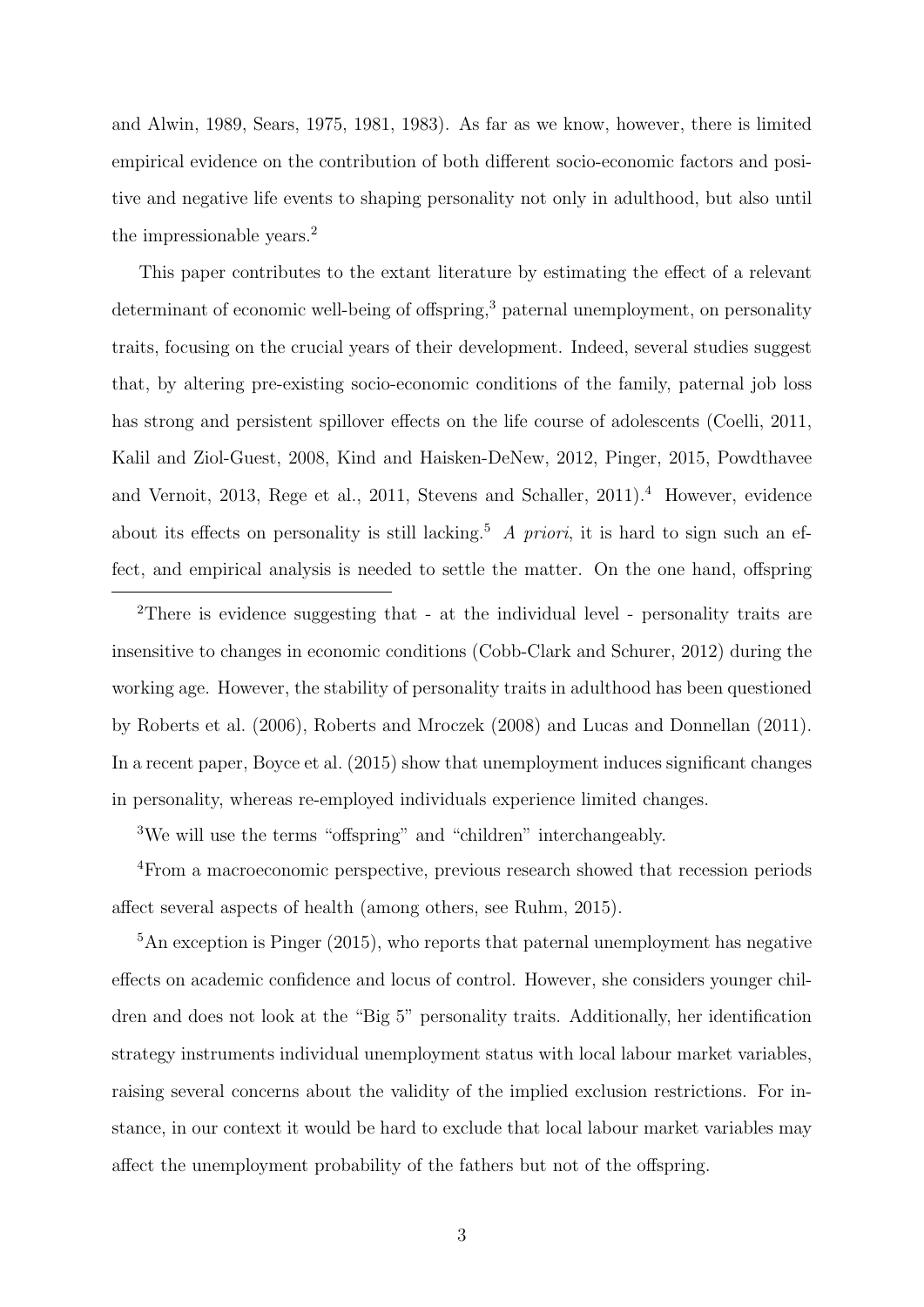may suffer from paternal job loss because of unemployment-induced parental depression, (Powdthavee and Vignoles, 2008) and deteriorated economic conditions of the family, which in turn are likely to generate a status of anxiety, frustration and disillusionment (Christoffersen, 1994, McLoyd, 1989). On the other hand, unemployment may allow fathers to have more time to spend with their offspring, which may have positive effects on their personality development (see Powdthavee and Vernoit, 2013, and the references therein). Finally, as adverse life events have the potential to foster future resilience (see Seery, 2011, Seery et al., 2010), fathers' negative experience may generate a coping mechanism on offspring, making them work hard and thoroughly to avoid to fall into unemployment themselves.

Our analysis is based on data from the German Socio Economic Panel (SOEP), a unique household survey about the German population collecting longitudinal information on respondents' demographics, socio-economic conditions, health, family composition, parental employment and, last but not least, personality traits. Since SOEP longitudinally tracks all original household members even in case they move out of the household, we can match offspring characteristics and the evolution of their personality traits over waves with the employment conditions of their parents. Hence, the comprehensiveness and the longitudinal nature of our data allow us to identify the link between the experience of paternal unemployment and offspring personality via a value-added model (see Guarino et al., 2014, Todd and Wolpin, 2003). More specifically, we consider all offspring aged  $17{\text -}25^6$  whose fathers worked as employees in private firms at a given personality assessment, and we compare post-treatment personality traits of offspring whose father did and did not experience unemployment between two consecutive personality assessments, conditional on offspring's baseline personality traits and on a rich set of observable characteristics of the offspring and their parents - including parental personality traits and labour market histories. We measure personality in terms of the "Big-5" model

<sup>6</sup>Although one could imagine that the effects of paternal unemployment shall be detected even at earlier ages, we can only start from age 17 because this is the earliest age at which individuals are interviewed in the SOEP.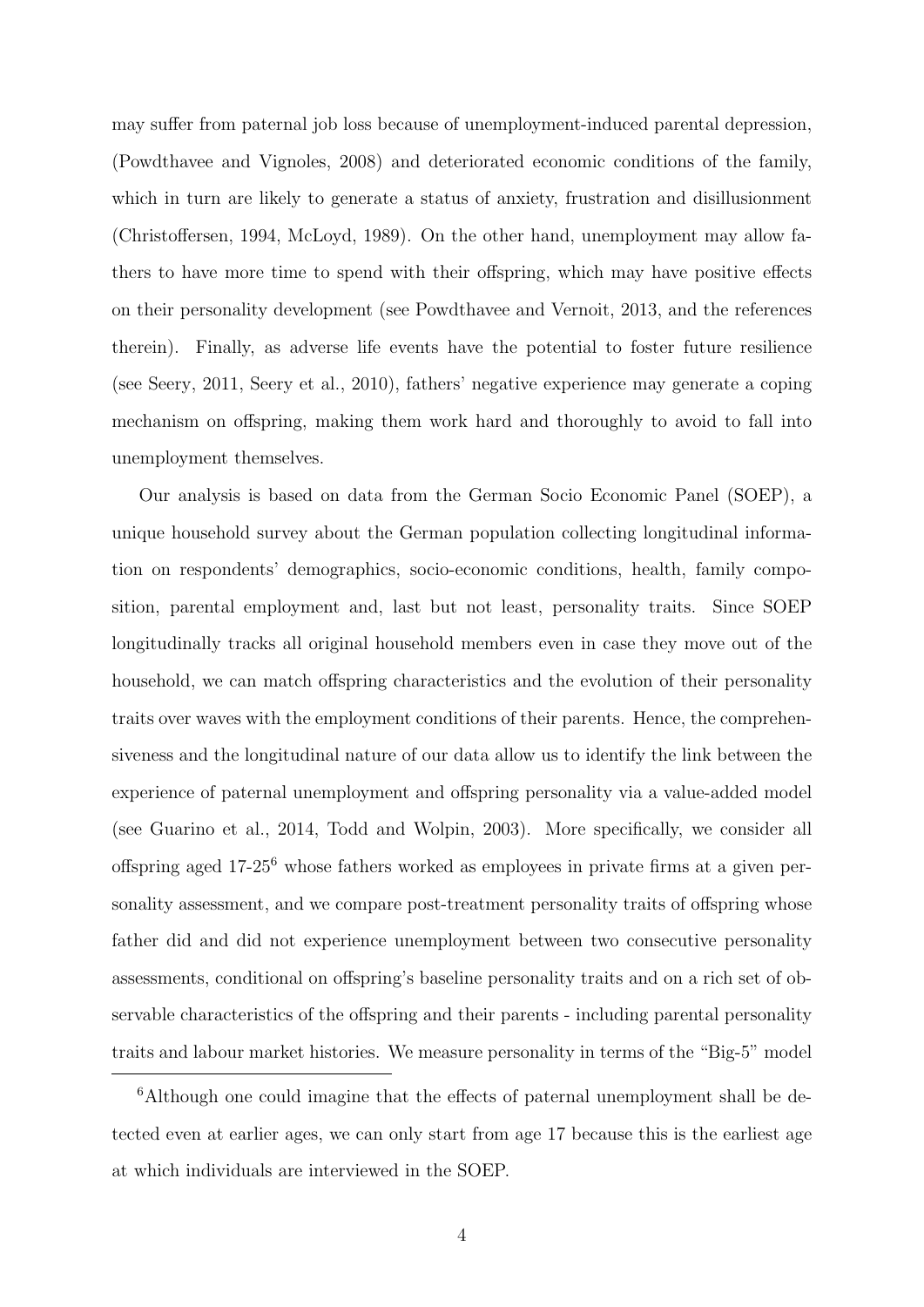(Barenbaum and Winter, 2008, Goldberg, 1993, Krueger and Johnson, 2008, Nyhus and Pons, 2005). According to this framework, personality can be summarised by 5 factors, namely Openness, Conscientiousness, Extraversion, Agreeableness and Neuroticism.

We find a positive effect of paternal unemployment on the "Big 5" personality traits of their offspring during the "impressionable years" of early adulthood: experiencing paternal unemployment makes them significantly more conscientious and less neurotic - although this latter result is less robust to specification changes - while no significant effect is detected on the remaining three personality traits.

Our results are robust to a large battery of sensitivity tests, including:  $a)$  different measurement methods for the "Big 5" personality traits; b) using robust regressions and simulations to verify that results from our relatively small sample are not driven by outliers; c) simulations to assess the bias of the effect of paternal unemployment caused by potential correlation between the error term and lagged personality - which would make OLS estimates of value-added models inconsistent; d) tests for selection on unobservables (Altonji et al., 2005, Oster, 2015); e) using semi-parametric estimators.

To assess the potential mechanisms behind our uncovered effects, we also show that the effects on conscientiousness are only positive and statistically significant for older and employed offspring, who are likely to be more time-constrained. This result implies that increased parent-child interactions are unlikely a mechanism behind our findings. Older and employed offspring are instead more exposed to the risk of unemployment, and scared by its consequences. Therefore, finding stronger effects for this group suggests that the experience of a negative change in paternal employment may lead them to improve their sense of responsibility, to avoid falling into unemployment themselves. As suggested by Heckman (2007) and Conti et al. (2010), this might in turn lead to a virtuous "self-productivity cycle", resulting in improved health and socio-economic conditions throughout the life-cycle.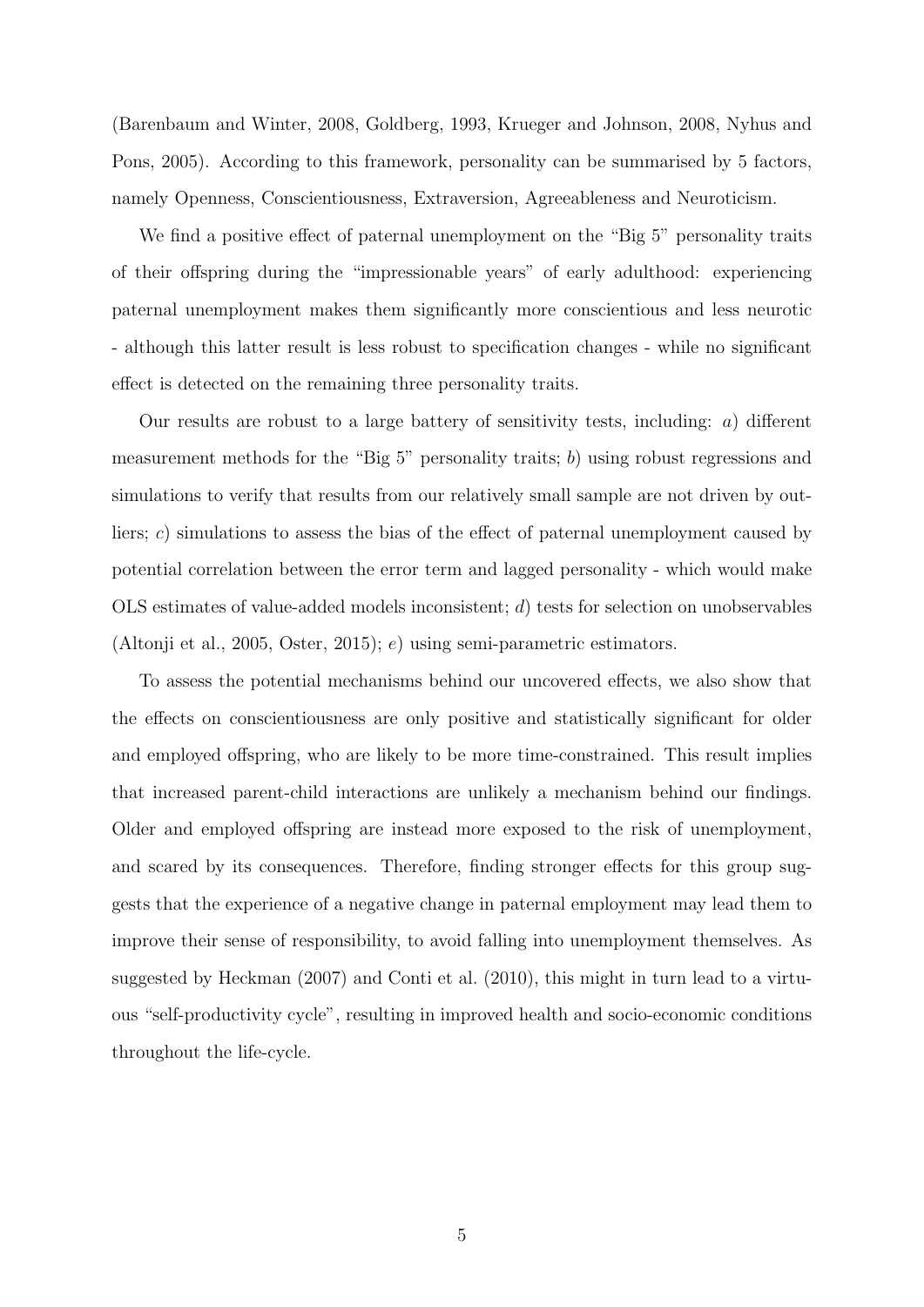## 2 Data and descriptive analysis

We use data from the German Socio Economic Panel (SOEP - v30). The SOEP is a representative annual panel survey of the German population, interviewing every year around 22,000 individuals living in 12,000 households across Germany (see Wagner et al., 2007, for details). It started in 1984 in West Germany and in 1990, after German reunification, in East Germany.

SOEP collects a wealth of information about respondents' demographics, health, family composition, economic conditions, labour market outcomes, subjective well-being, preferences and, last but not least, personality traits, making it a very attractive data source for our analysis. SOEP interviews all members of an eligible household aged 17+ at the moment of the first interview, and tracks all members even if they leave their original household. This feature allows us not only to match information on parental employment with information about offspring personality, but also to follow parents and children after they change household, for reasons that may include both nest-leaving of children and divorce of parents. Moreover, SOEP administered to respondents a comprehensive Big 5 personality questionnaire in three waves (2005, 2009 and 2013), allowing us to carry out a longitudinal analysis.

Our working sample is constructed as follows. We pool the 2005 and 2009 samples, which we consider as our baseline interviews, and respectively track individuals up to their 2009 or 2013 4-year follow-up interviews. We consider only respondents whose baseline interview takes place within the "impressionable years", i.e. those aged 17 to 25 at baseline, and whose fathers are aged below 63 - the early retirement age in Germany at baseline. We restrict our sample to consider only fathers who are present in the survey throughout the 4 years between the baseline and follow-up interviews, and who work as employees in a private firm at baseline, since unemployment is more rare among public employees and among the self-employed.<sup>7</sup> Although these criteria for sample selection are quite restrictive, we believe that they help us narrowing down our sample to con-

<sup>7</sup>Needless to say, we only focus on fathers whose children are observed at both the baseline and the follow-up interviews. This is eased by the fact that SOEP longitudinally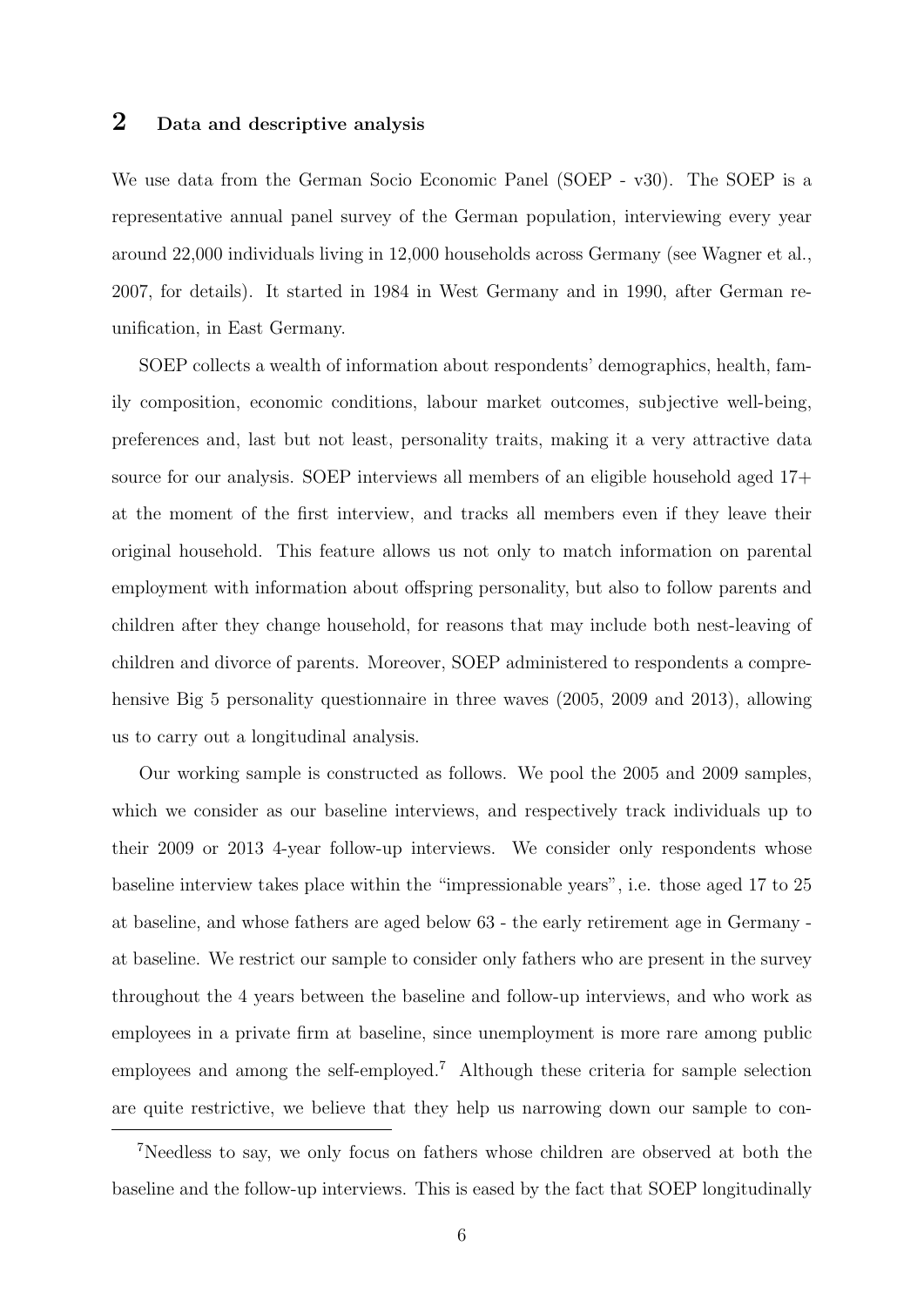sider only those truly at risk of experiencing unemployment, increasing internal validity. We also drop individuals whose mother is not in the survey, as our model makes use of information on mothers as well. After dropping observations with missing values in the children, mothers and fathers covariates included in the analysis - listed in Table 1<sup>8</sup> our final sample consists of 893 respondents, 59.6 percent of which belongs to the 2005 baseline sample and 40.4 percent to the 2009 baseline sample.<sup>9</sup> Descriptive statistics for the variables used in the analysis - measured at baseline - are reported in Table 1.

Our outcome variables are individuals' Big 5 personality factors: Openness, Conscientiousness, Extraversion, Agreeableness and Neuroticism. These are measured in SOEP by a short but well-established personality questionnaire, unaltered across different waves of the survey and reported in Table A1 in the Appendix. Respondents were presented with a list of 15 statements (three for each trait), and were asked to rate how much they agreed with each of these statements on a 7-point Likert scale. As in Caliendo et al. (2014), we treat the response scales cardinally and compute respondents' score for each personality trait by simply averaging the scores from the three different statements referring to that factor, and standardizing the resulting measure to have 0 mean and unit variance in the final sample. Therefore, descriptive statistics for personality variables are not shown in Table 1, but we report the densities of baseline and follow-up personality of children in Figure 1.

As highlighted by Borghans et al. (2008) and Borghans et al. (2011), the simplicity tracks also individuals who leave the original household, with limited attrition. In total, only 70 offspring have missing data for the follow-up interview, and their characteristics are comparable to the full sample.

<sup>8</sup>Our models also control for the regional level of unemployment at the time of the baseline interview and for regional dummies. Because of small sample size by region, we have aggregated Hamburg, Mecklenburg-Vorpommern and Schleswig-Holstein, Niedersachsen and Bremen, and Saarland and Rheinland-Pfalz.

<sup>9</sup>We do not detect significant differential effects of unemployment by baseline survey year, therefore we pool the two samples throughout the analysis.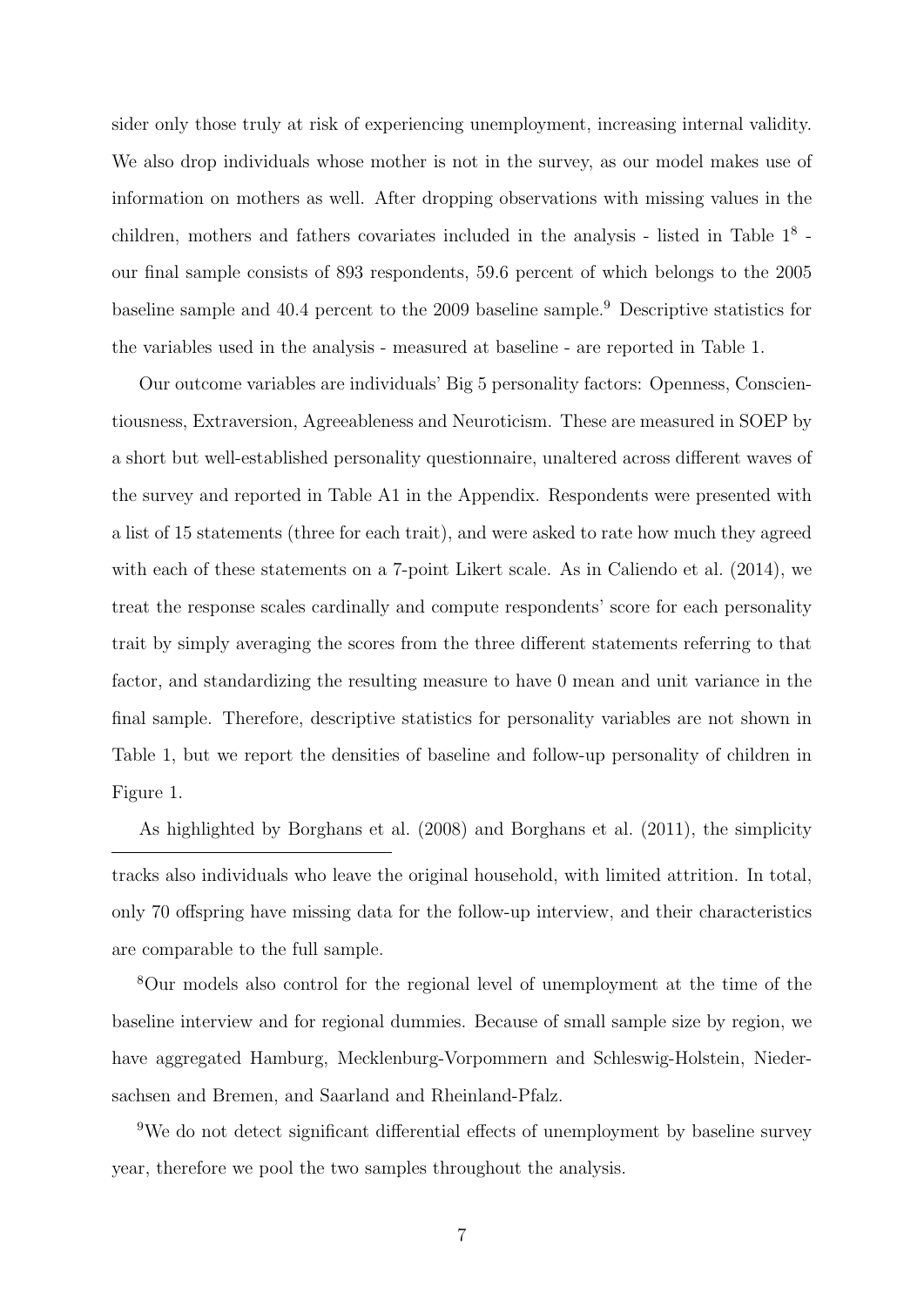of this measurement approach is not exempt from critiques. In fact, while variables like height or weight can be measured directly, this is not true for personality, which must be inferred from responses to personality questionnaires like the one we use. This process is inevitably affected by measurement error. For instance, as suggested by Piatek and Pinger (2015), treating personality items cardinally can distort results if the Likert scale used has a limited support, or the distributions of the answers show high kurtosis. Furthermore, Almlund et al. (2011) highlight that cognitive skills and other non-cognitive traits and attitudes may also influence the answers to the personality questions, confounding the interpretation of the personality scores obtained in this simple way. On the one hand, there is not much we can do to address this latter problem, since contemporaneous or pre-determined measures of cognitive abilities and other non-cognitive traits are not available for the SOEP waves that we exploit. Hence, the interpretation of our results must take into consideration the fact that the personality scores we use also reflect the indirect influence that cognitive and other non-cognitive skills may have had on respondents' answers to the personality questions. On the other hand, to check the robustness of our results to problems related with the ordinal vs. cardinal treatment of the answers to personality items, we run a 5-factor Confirmatory Factor Analysis (CFA) on the personality items, and extract the latent scores for each factor. Differently from our simple methodology, which gives equal loadings to each item related to a given factor, CFA estimates the loading of each of the items from the data, allowing for more flexibility.<sup>10</sup> It turns out that the correlation between our simple average scores and the latent scores obtained via factor analysis is always around .9, and results of all the analyses are quantitatively and qualitatively similar when we use either of the two measures. Given the simpler nature of the measures obtained by averaging, we prefer to stick to these ones

<sup>&</sup>lt;sup>10</sup>Other previous papers (see for instance Caliendo et al., 2014) carried out Exploratory Factor Analysis and have showed that the items of the personality questionnaire included in the SOEP load on different factors, which generally correspond very well to the personality traits identified ex-ante. Therefore, we do not repeat this exercise.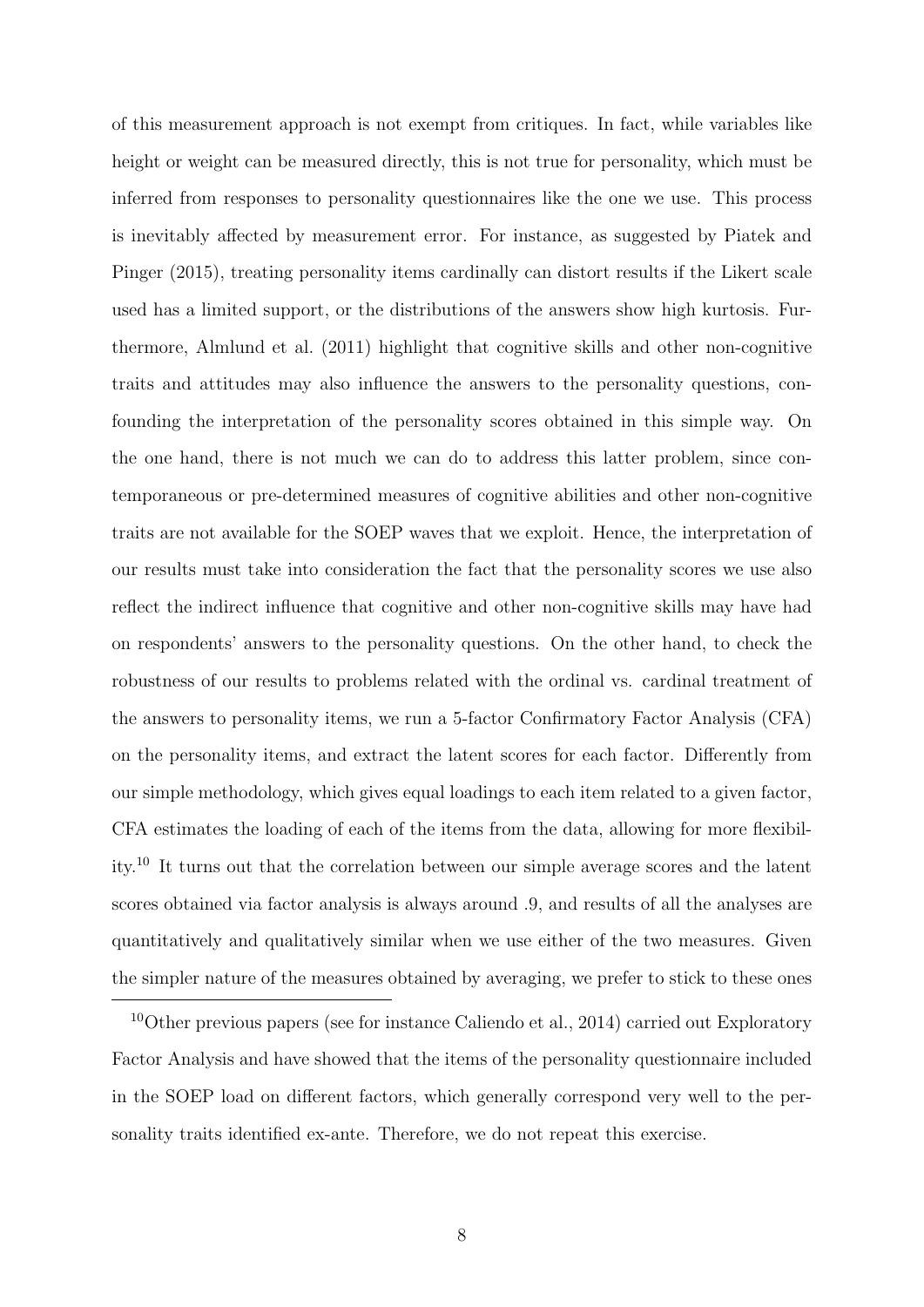throughout the analysis.<sup>11</sup>

Following Boyce et al. (2015), we describe paternal unemployment - our treatment - with a dummy variable for whether the respondent's father reports to be unemployed in any SOEP interview between the baseline (2005 or 2009) and the follow-up (2009 or 2013, respectively). Looking at Table 1, we see that 8.9 percent of respondents' fathers (that is, 79 fathers) have experienced unemployed between the baseline and follow-up interviews. <sup>12</sup> Since both our sample and the number of treated fathers in it are small, we use robust regression and a simulation exercise to dispel the concern that our results may be only due to the presence of few outliers.

To gain a better understanding about the characteristics of fathers exposed or not exposed to unemployment, in Table 2 we report mean values of several paternal characteristics by treatment group. Results point to negative selection into unemployment, as fathers experiencing unemployment are on average 2.44 years older, have 1.1 less years of education, are 15.4 percentage points more likely to be in poor health, have lower life satisfaction and are 16.6 percentage points less likely to live with their child. Furthermore, their previous labour market career was also different, as they are 32.4 percent more likely to have ever experienced unemployment before the baseline interview (when they were employed), are more likely to work in smaller firms, have lower earnings and lower tenure, and are less likely to be homeowner (a proxy for wealth). We have also

<sup>11</sup>We present a replication of our main results using latent factors in the Appendix. Other results are available from the authors upon request.

<sup>12</sup>Unfortunately, we do not have precise information about the duration of unemployment, as the self-reported spell data available in SOEP are retrospective and may be severely affected by recall bias. We counted the number of interviews in which respondents report being unemployed, but there is very little variation in this variable. We also distinguished between different unemployment causes (see e.g. Kassenboehmer and Haisken-DeNew, 2009, Marcus, 2013), like lay-offs, quits, and plant closures, but our sample is too small to see enough of each of them (for instance, we only observe 12 instances of plant-closure induced unemployment).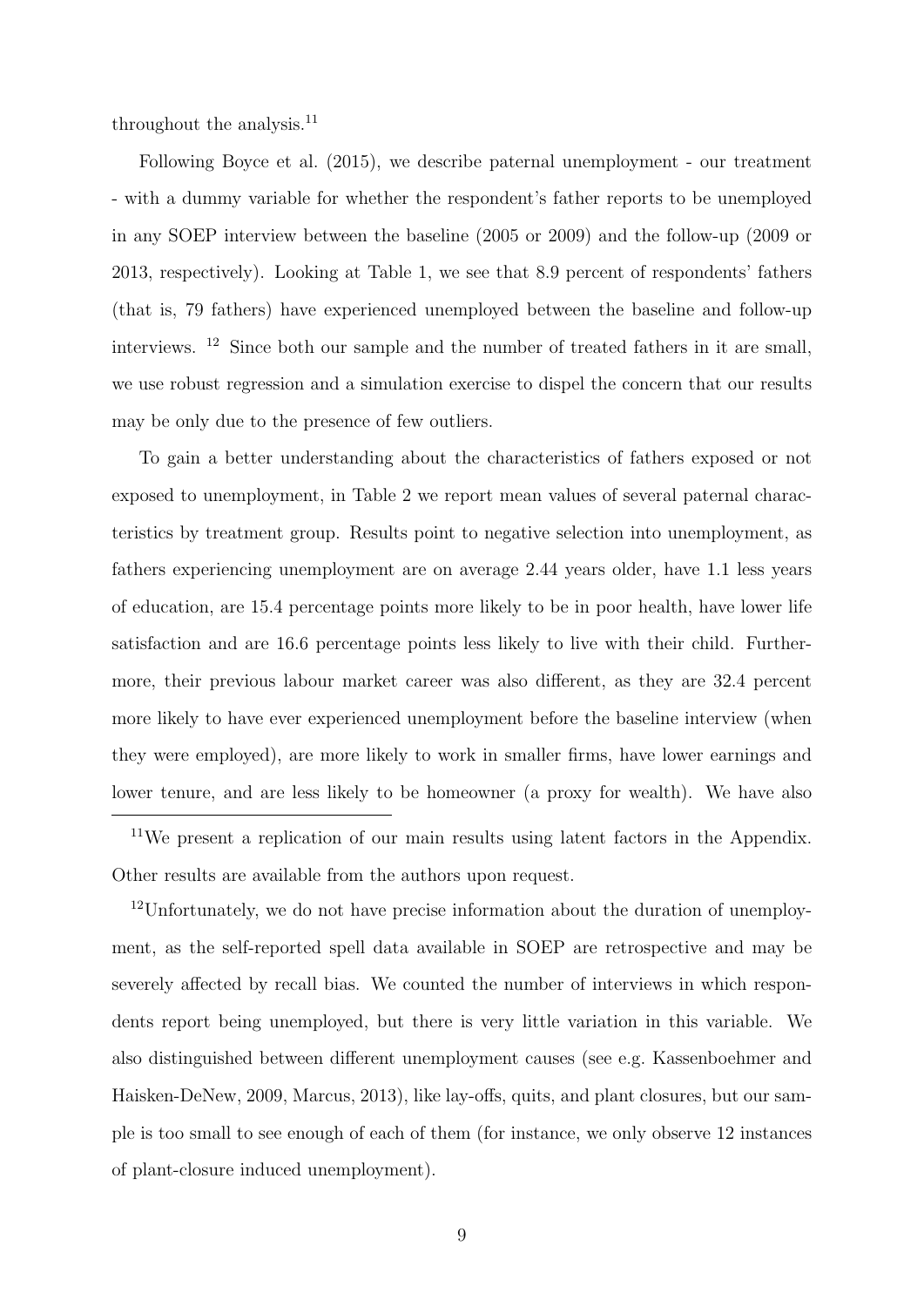tested for differences in fathers' personality at baseline (not reported to save space), and we find that those who will experience unemployment have a significant .39 standard deviations higher level of neuroticism with respect to the control group.

Table 3 reports instead the differences in children's personality by paternal unemployment. In spite of the negative selection of fathers into unemployment, we do not detect any statistically significant difference in baseline personality among the two groups of children. In fact, the two groups of children look well-balanced not only in terms of their own personality: we have tested for differences in other child-level baseline covariates, including age, gender, immigrant status, family composition, poor health, life satisfaction and employment status, and we only detect a statistically significant difference for age, which is marginally higher among treated kids, and life satisfaction, which is instead lower in the treated group.<sup>13</sup>

Results are different, however, when we repeat this exercise looking at differences in follow-up personality of children, as we see that treated children have a significant .29 standard deviations higher level of conscientiousness. This descriptive analysis suggests that paternal unemployment may have a beneficial effect on the personality of children, as it makes them more conscientious. The econometric analysis introduced in the next section aims at verifying the robustness of this univariate association.

## 3 Empirical Methodology

We frame the identification problem in terms of potential outcomes. Our setup is such that we observe individuals for two time periods, pre and post treatment, respectively defined as  $t = 0$  and  $t = 1$ . Our treatment is defined by the dummy variable  $D \text{ad} U_i$ , which indicates whether child is father experiences unemployment between  $t = 0$  and  $t = 1$ . We define the vectors of the five observed personality traits of child i at  $t = 0$ and  $t = 1$  as  $Y_i^0$  and  $Y_i^1$ , respectively. On the other hand, we let  $Y_{1i}^1$  and  $Y_{0i}^1$  be the vectors of the five potential  $t = 1$  personality traits of child i in the case in which the

<sup>13</sup>Results are not reported to save space, but are available upon request from the authors.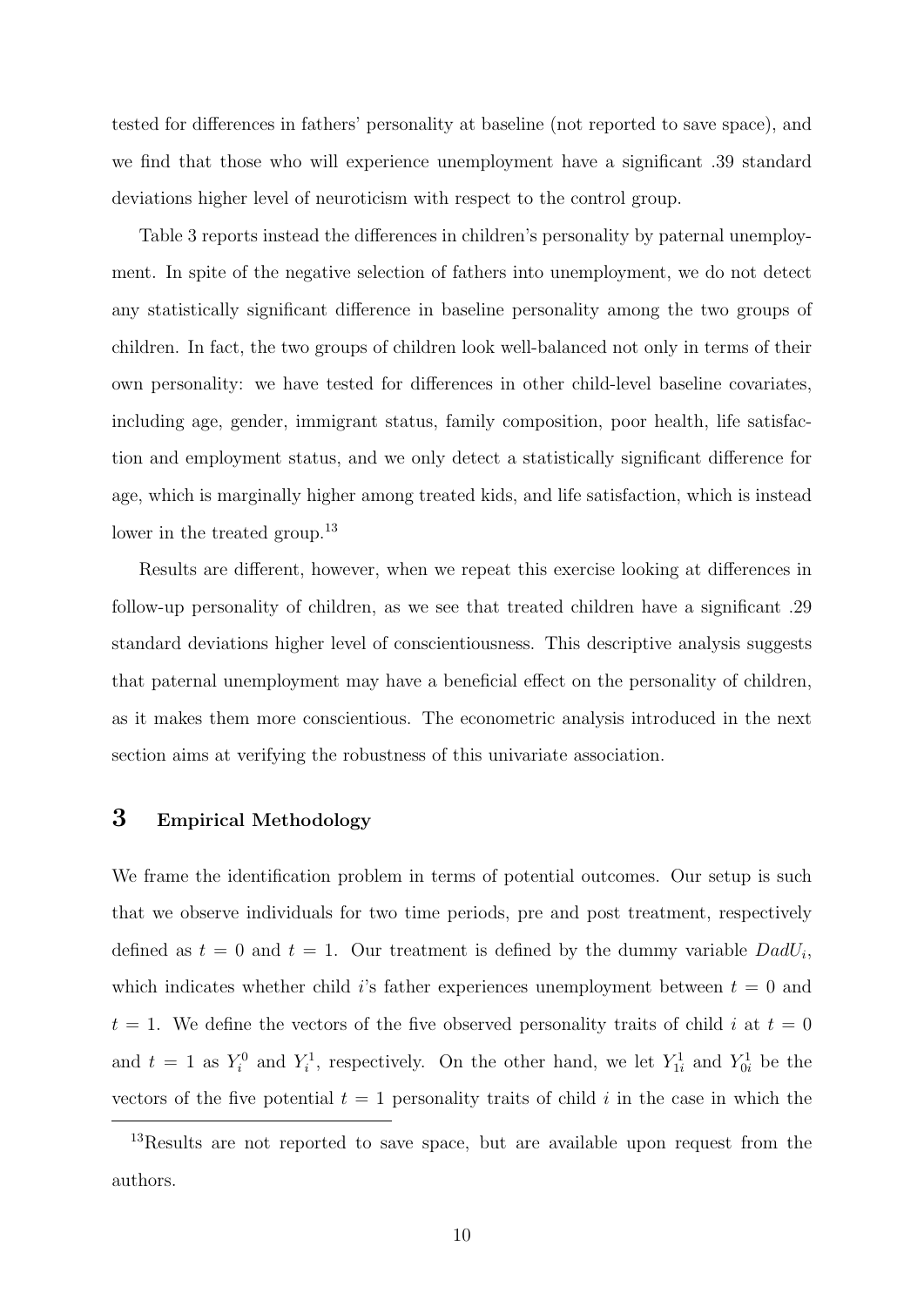father does or does not experience unemployment between the baseline and follow-up interview, respectively. We are interested in the identification of the Average Treatment effect on the Treated (ATT), that is defined in terms of potential outcomes at  $t = 1$  as  $E[Y_{1i}^1 - Y_{0i}^1 | DadU_i = 1]$  and measures the average effect of paternal unemployment on children's personality for children whose fathers have experienced unemployment.

Of course, the unconditional comparison of  $t = 1$  personality of treated and untreated children, which we have carried out in the previous section, is informative about the ATT only if  $D \cdot dU_i$  can be considered to be as good as randomly assigned. Unfortunately, the evidence provided in Table 2 and Table 3 shows that - even if treated and control children are well-balanced in terms of their own baseline personality traits and of other observable characteristics - there are substantial differences in pre-determined observable characteristics between the fathers of the two groups of children. In particular, negative selection of fathers into unemployment implies that the unconditional comparison of children's personality is biased towards finding negative differences in personality between treated and control children if personality is positively associated with parental background (see Eisenberg et al., 2014). This would run against our descriptive finding of a positive effect of paternal unemployment on children's conscientiousness. We can instead rule out reverse causality issues, since the treatment pre-dates the follow-up personality assessment.

We take advantage of the longitudinal nature of our data to estimate value-added models of personality (see Guarino et al., 2014, Todd and Wolpin, 2003). These models exploit the information about  $Y_i^0$ , a vector of children's personality traits measured at  $t = 0$ , before the treatment took place, as a "sufficient statistic" for all pre-determined unobserved variables that may affect follow-up personality and are not included in the model. Formally, we estimate the following system of five linear equations, one for each follow-up personality trait,  $Y_{ij}^1, j = 1, \ldots, 5$ :

$$
Y_{ij}^1 = \alpha_j + \beta_j D \, a dU_i + \delta'_j Y_i^0 + \gamma'_j X_i^0 + \varepsilon_{ij}, j = 1, \dots, 5,\tag{1}
$$

where  $X_i^0$  is the vector of baseline covariates listed in Table 1, a dummy for belonging to the 2009 baseline sample, the regional unemployment rate at baseline, regional dummies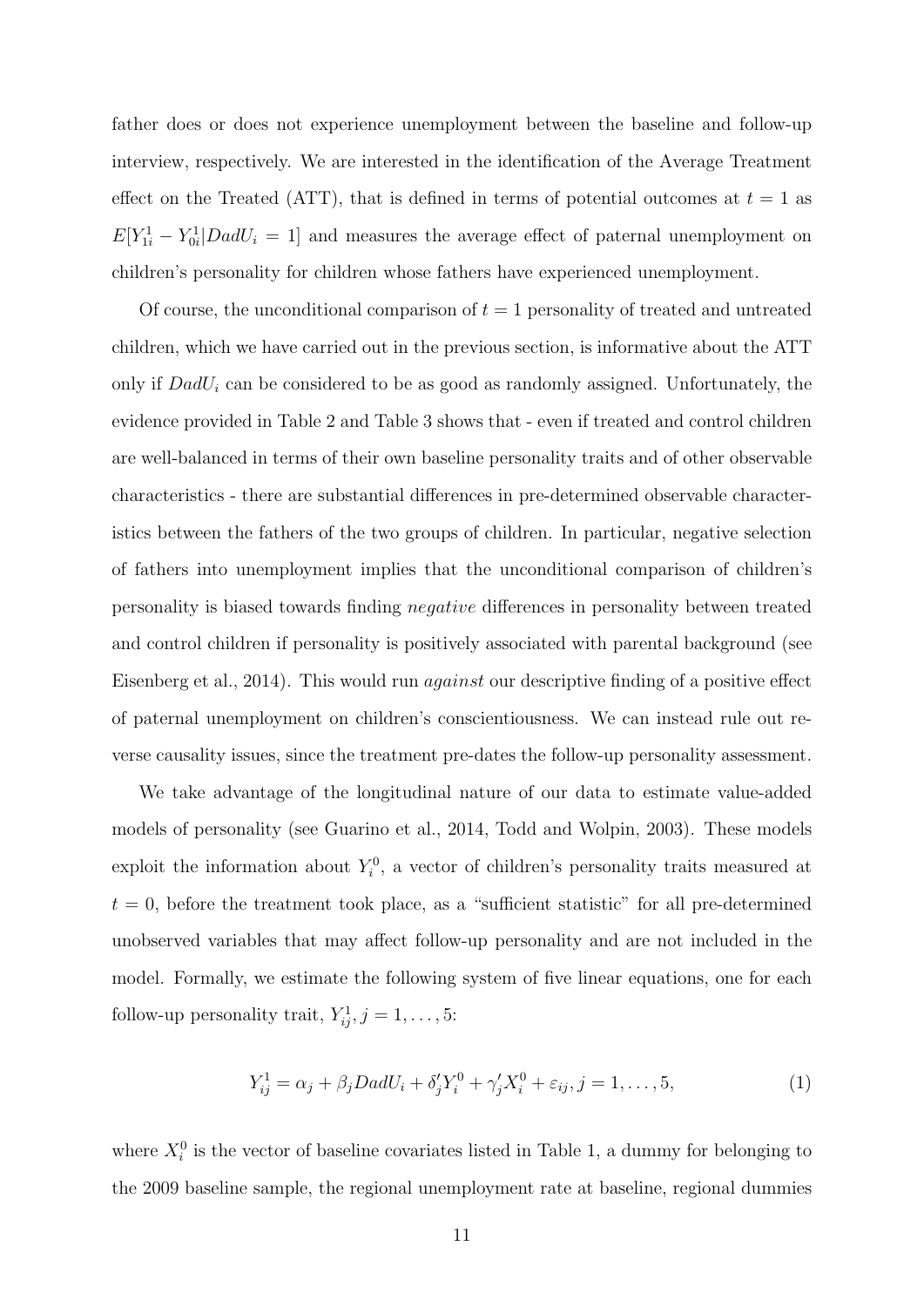and a vector of maternal and paternal baseline personality traits. Finally,  $\varepsilon_{ij}$  is an error term, which we allow to be correlated across equations.

By allowing the coefficient for the lagged outcome to be different from 1, value-added specifications leave more flexibility than first-differences (or "diff-in-diffs") models. In addition, the absence of statistically significant differences in baseline personality between treated and untreated offspring also points against using first-differences models.

Todd and Wolpin (2003) derive the (undoubtedly stringent) assumptions that relate reduced-form value-added specifications like the one described in equation (1) to a linear structural model of cognitive skills formation. Their work has been extended by Cunha and Heckman (2008) and Cunha et al. (2010) to consider also the production of non-cognitive skills and non-linear models with endogenous inputs. In their set-up, OLS estimation of the reduced-form model in equation (1) is inconsistent, because of correlation between the lagged outcome and the error term of the structural model. However, according to the simulation study carried out by Guarino et al. (2014) this is not a first-order problem for the identification of the ATT of paternal unemployment. In fact, Guarino et al. (2014) show that, by including the baseline level of the outcome, the dynamic OLS specification of value-added models is very effective at controlling for several sources of unobserved heterogeneity, and it performs better than other estimators derived on the basis of structural modelling considerations, that draw attention to second-order identification concerns (e.g. endogenous lags).

On the basis of these considerations, we estimate the 5-equation system described in (1) via  $OLS$ ,<sup>14</sup> and we further dispel concerns related with the endogeneity of the lagged outcome by carrying out a simulation exercise, where we show that our estimated effect of DadU is robust even when we introduce different degrees of positive or negative cor-

<sup>14</sup>We always use heteroskedasticity-robust standard errors. Since the error terms associated to the different traits can be correlated, we also jointly estimate the system using seemingly unrelated regressions. However, we find no significant change in the standard errors with respect to estimation equation-by-equation. This is not surprising, as all models include the same explanatory variables.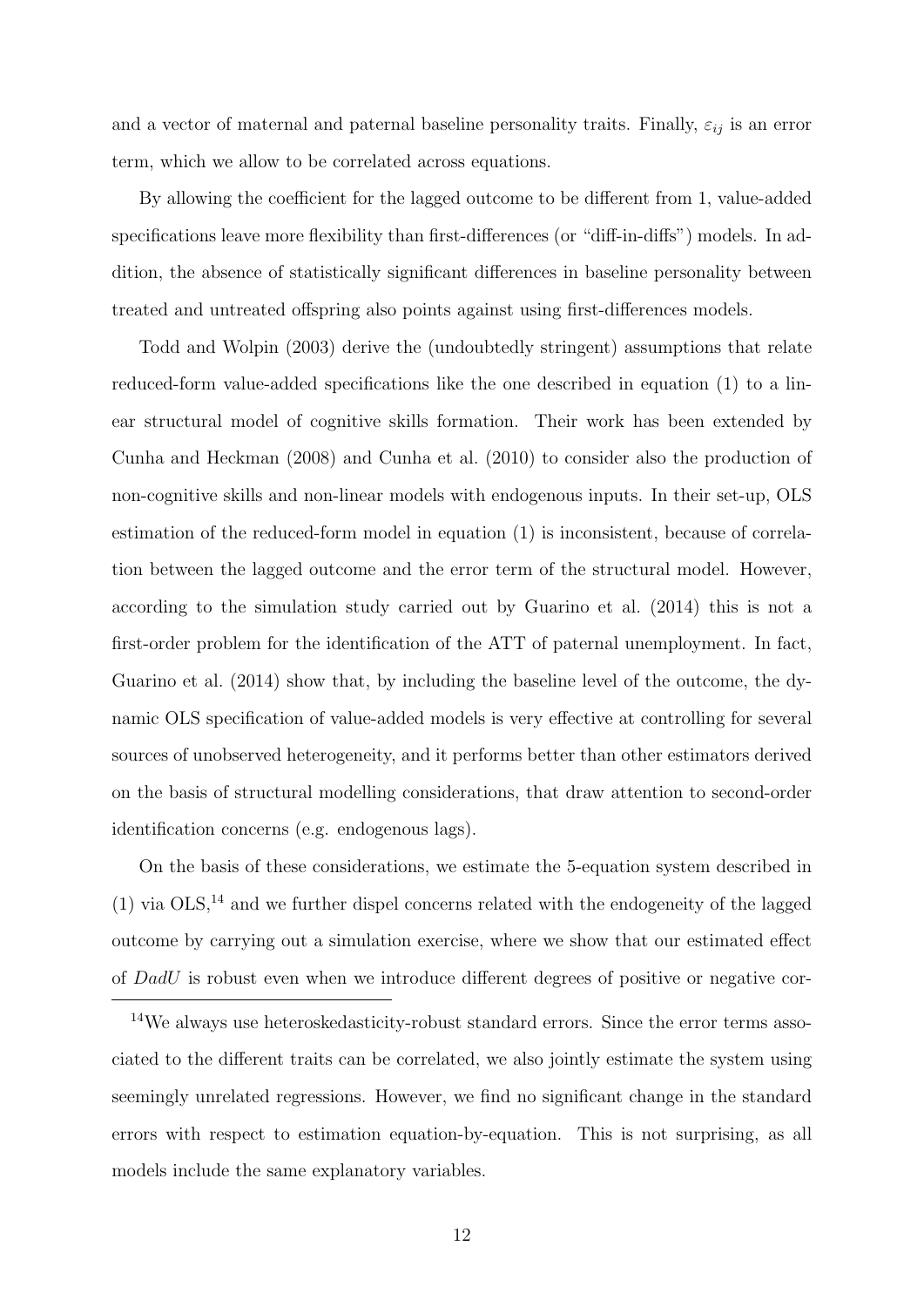relation between the lagged outcome and the error term of the model.

Consequently, as stated in Angrist and Pischke (2008, chapter 5), identification of the ATT from model (1) relies on the following assumption:

$$
E[Y_{0i}^1|DadU_i = 1, Y_i^0, X_i^0] = E[Y_{0i}^1|DadU_i = 0, Y_i^0, X_i^0]
$$
\n(2)

which implies that, conditional on the baseline covariates and on the baseline personality traits of the children, we can take the (observed) average follow-up personality scores for the control group as a plausible average counterfactual outcome for the treatment group, had it not experienced the treatment. Under assumption  $(2)$ , in each equation of model (1) the coefficient  $\beta_j$  identifies the ATT of paternal unemployment on the j-th personality trait.

It is worth remarking that the set of baseline covariates included in  $X_i^0$  is unusually rich, as it includes a comprehensive set of paternal characteristics, and in particular a thorough description of paternal labour market history (earnings, tenure, firm size, occupation, previous experience of unemployment), characteristics of the mother, of the family of origin, and of the child. Together with indicators of baseline personality of both the parents and the child, we do believe that these are sufficient to grant conditional independence of the treatment and potential outcomes.

In the light of the wide evidence about the stability (i.e. intra-individual changes in personality traits in response to life events) of personality traits (see Cobb-Clark and Schurer, 2012, for recent evidence), we consider specification (1) to be demanding enough so that any effect that should survive could be interpreted as causal. Nevertheless, we also carry out a set of tests aimed at gauging the robustness of our results to selection on unobservables, based on the estimators proposed by Altonji et al. (2005) and by Oster (2015), described below. Finally, we also show that our estimates are qualitatively similar when we use semi-parametric estimators based on propensity score weighting (see Hirano et al., 2003) and on entropy balance weighting (see Hainmueller, 2012).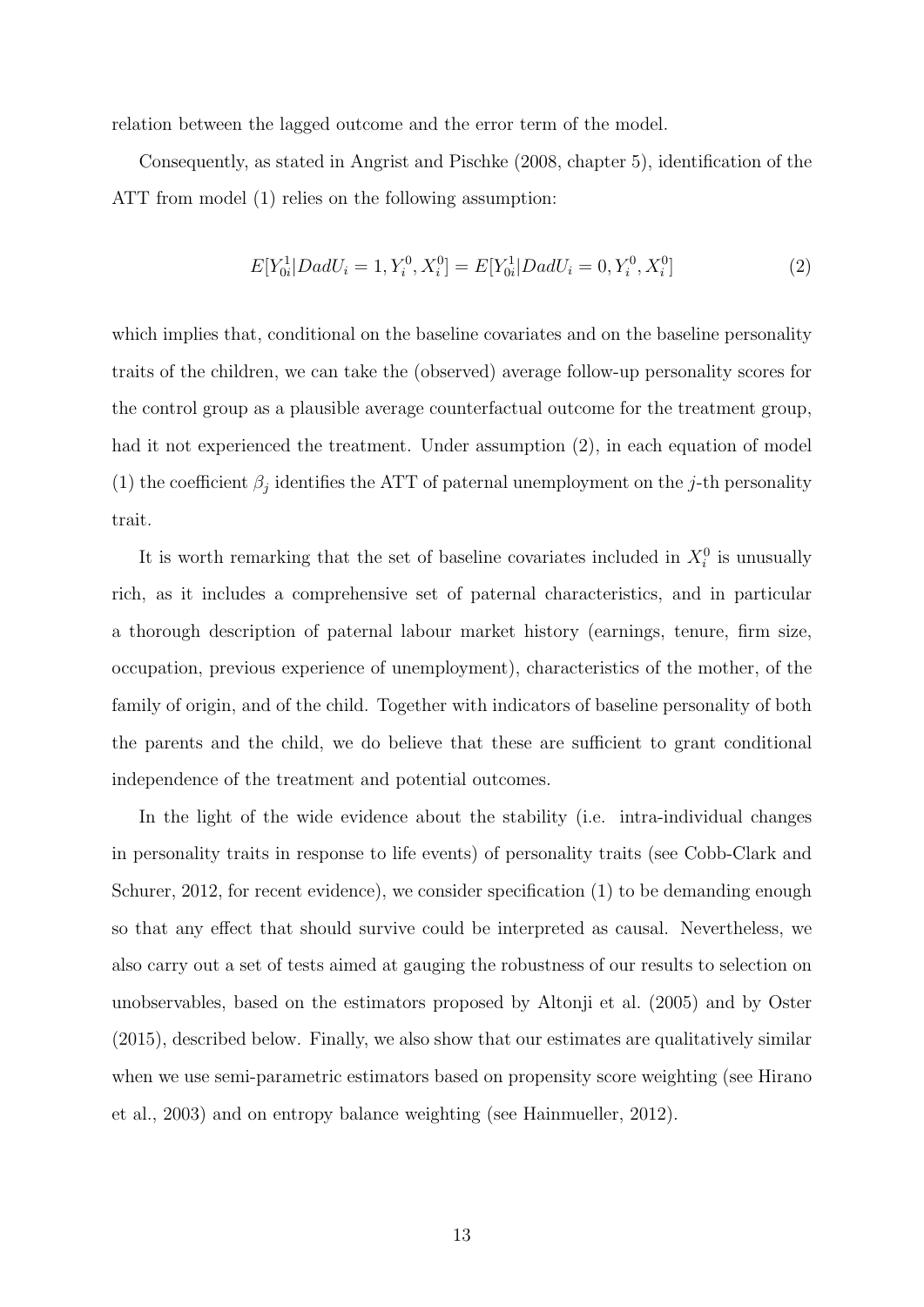### 4 Results

#### 4.1 Main results

Table 4 reports our main results. In each column we report the ATT of paternal unemployment on each of the Big 5 personality traits, estimated as described in the previous section. The four columns report results when we progressively add a richer set of controls to the model. In particular, Column (1) includes only the baseline personality traits of the child, Column (2) adds wave dummies, regional dummies, and child and parents' baseline covariates (listed in Table 1), Column (3) adds parental baseline personality traits, and Column (4) adds the baseline employment status of the child.

Our main result is that paternal unemployment increases children's level of conscientiousness by .203 to .228 standard deviations, depending on the specification adopted. This difference is not only statistically significant but also relevant in magnitude. For instance, looking at the fathers' sample, we observe a raw difference in conscientiousness of similar magnitude between fathers with secondary education or more than secondary education. The result confirms the descriptive evidence presented in the previous section, and is qualitatively and quantitatively robust to the inclusion of a progressively more demanding set of controls. We also find that paternal unemployment reduces children's neuroticism by -.132 to -.187 standard deviations, but this effect is only marginally significant, and its magnitude is more dependent on the set of controls included in the model. The other personality traits are instead not affected by the experience of paternal unemployment.

All in all, our main results suggest that paternal unemployment improves children's personality. This evidence is consistent with the psychological literature on the effects of negative events on personality (see Seery, 2011, for a review), which has shown that, while experiencing no or high level of adversity has negative consequences on the development of the individual, moderate levels of adversity, such as paternal job loss, can actually be beneficial by building resilience. It is also worth noticing that, as we only observe two measures of personality traits with a 4-year gap between them, we can only estimate a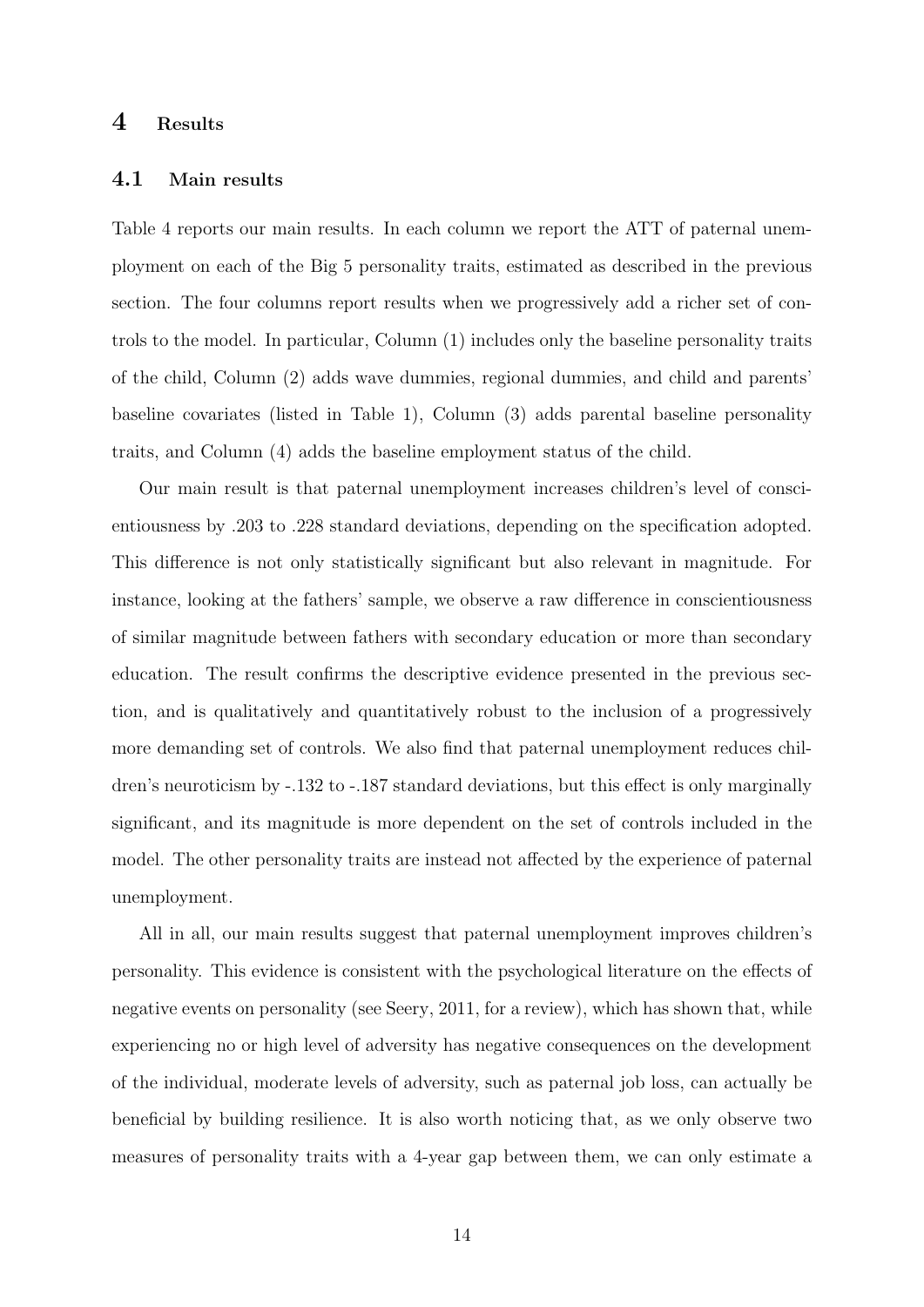short-term effect of unemployment experienced between the two waves, and cannot assess whether these effects would persist in the long run.

#### 4.2 Robustness tests

Before presenting results from sub-group analysis, we describe a large battery of tests that we have carried out to verify the robustness of our main results.

As a first robustness check, we replicate our main analysis using personality scores obtained by extracting latent factors via a confirmatory factor analysis instead of using the raw means, as described in Section 2. Results - presented in Table A.2 in the Appendix - are qualitatively and quantitatively similar to those presented in Table 4, although in this case the negative effect on neuroticism is larger in magnitude and more strongly significant when we add the full set of controls.

Second, we use robust regressions and run a simulation exercise to verify that our estimated effects are not due to outliers - a relevant concern given that our sample is relatively small. On the one hand, robust regression is an alternative to least squares that allows to detect and to give low weight to outliers in the estimation of a regression model. On the other hand, to assess that no small group of observations are the main driver of our results, we also randomly drop 1% of the sample and re-estimate the model 1,000 times. We only drop 1% of the sample in each iteration to avoid losing precision. For conscientiousness - the only trait for which we estimate a consistently significant ATT - and considering the model with all covariates, our robust regression coefficient is equal to  $0.22$  (p-value  $= 0.048$ ) - indistinguishable from our baseline estimate. Using our simulation strategy, the coefficient on DadU ranges between a minimum of 0.18 and a maximum of 0.25, and is not statistically significant in less than 1 percent of the repetitions. Therefore, both tests lead us to reject the possibility that our main effect is driven by outliers.<sup>15</sup>

Third, we also use simulations to dispel concerns related with correlation between

<sup>15</sup>Results for other outcomes and specifications are also robust - and are available from the authors.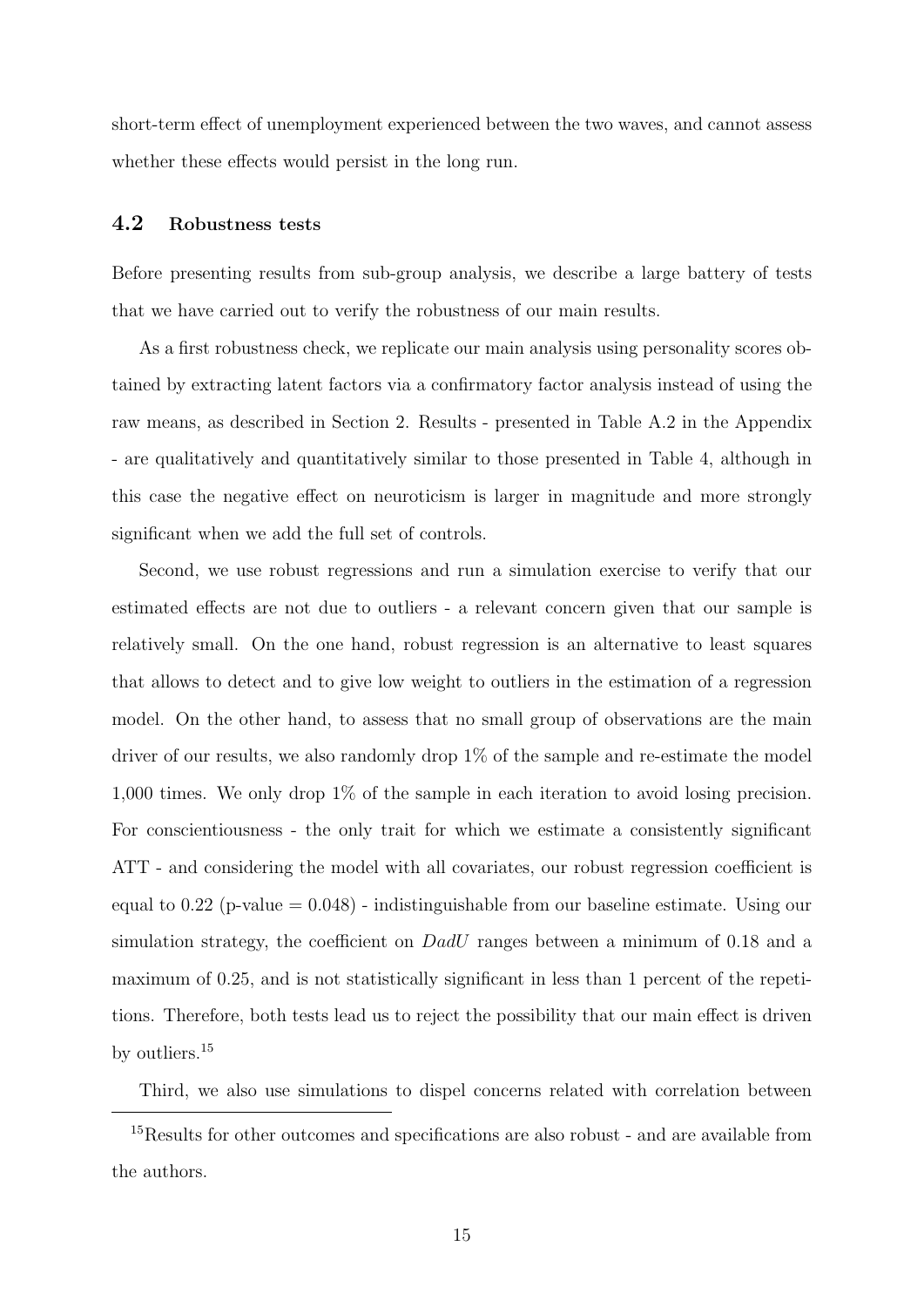the lagged outcome and the error term, which could make OLS estimates of the effect of paternal unemployment in our value-added model inconsistent. Again, we focus on conscientiousness and on the model for all covariates, but results for other outcomes and specifications are also robust and available from the authors. We proceed as follows: first, we simulate a random normal error term  $e_i$  that has the same mean and standard deviation as the estimated residual from model (1). Second, we introduce correlation between the error term  $e_i$  and the baseline value of the outcome by computing a fictitious baseline outcome  $Y_i^0 = Y_i^0 + \omega \times e_i$ . We allow  $\omega$  to vary between -1 and +1 in steps of 0.2, therefore allowing for different degrees of correlation between  $Y_i^0$  and  $e_i$ . Third, for each value of  $\omega$ , we generate the simulated outcome  $Y_i^1$  using  $Y_i^0$ , our observed data for the other covariates, the estimated coefficients from the observed data in model (1) and the simulated error term  $e_i$ . We repeat this procedure 1,000 times for each value of  $\omega$ , and re-estimate model (1) each time. For each value of  $\omega$ , the 2.5th, 50th and 97.5th percentiles of the empirical distribution of the coefficient of  $D \text{ad}U$  are reported in Table A.3 in the Appendix. For all values of  $\omega$ , the median is close to the value of the coefficient in the original data, and the empirical confidence interval at the 5 percent level of confidence does not include zero, leading us to conclude that our estimated effect is robust to the presence of an arbitrary degree of correlation between the baseline outcome and the error term.

Next, although our estimates control for a very rich set of observables, it could still be the case that other unobserved characteristics of the child, the mother or the father that are correlated with selection into unemployment could be driving our results. Hence, following Altonji et al. (2005) and Nunn and Wantchekon (2011), we use selection on observables to assess the potential bias of our estimates presented in Table 4 from unobservable omitted variables. To do so, we compare the effects estimated in Column (1),  $\hat{\beta}^R$ , that only controls for a restricted set of covariates (children's baseline personality), and Column (4),  $\hat{\beta}^F$ , that includes the full set of controls, by computing the following ratio:  $\hat{\beta}^F/(\hat{\beta}^R - \hat{\beta}^F)$ . This ratio is informative about how strong should selection on unobservables be, with respect to selection on observables, to entirely account for the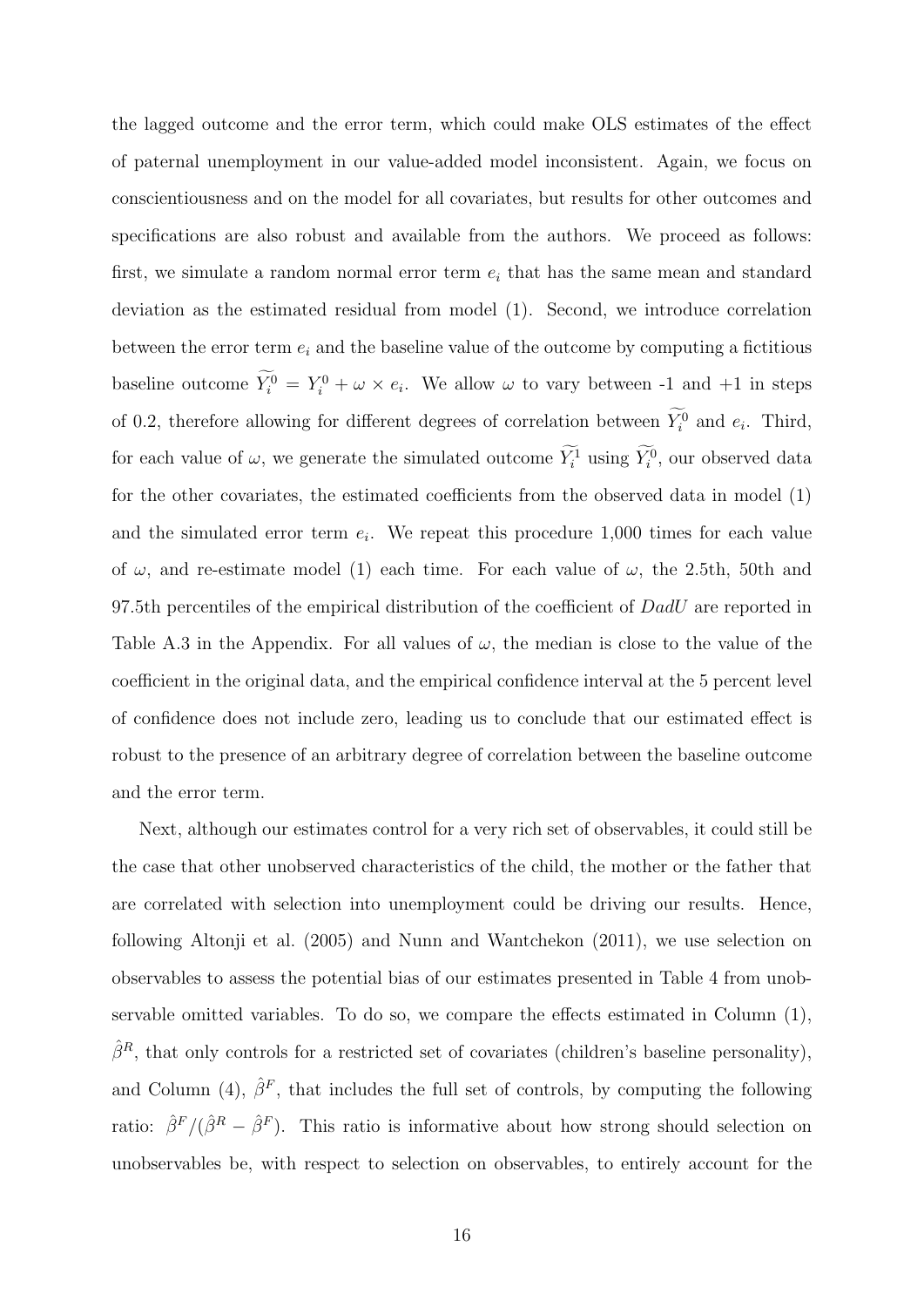estimated effects. On the one hand, the larger is  $\hat{\beta}^F$ , the larger the effect that needs to be explained by selection on unobservables. On the other hand, the smaller the denominator, the less our estimate is affected by selection on observables, and the stronger selection on unobservables needs to be to explain away the entire effect. For conscientiousness, we compute a ratio equal to 12.76. Hence, selection on unobservables should be at least 12 times stronger than selection on observables to explain away the entire effect of paternal unemployment on conscientiousness, putting us in a safe position.<sup>16</sup>

In a recent study, Oster (2015) extends the arguments of Altonji et al. (2005) about estimating the degree of selection on unobservables that would be required to drive the ATT to zero (called  $\delta$ ) to consider both coefficient movements and movements in Rsquared values after the inclusion of controls. In fact, coefficient changes are informative about omitted variables bias only if these are rescaled by the movement in R-squared, i.e., by the additional fraction of variance of the outcome that is explained by the included controls. If this fraction is large, then the remaining variance of the outcome that can be explained by selection on unobservables, and thus bias coefficients, is negligible. Contrarily, changes in coefficients are less informative about the effects of unobservables' selection if this fraction is small. To apply this method, we need to set a maximum attainable value of the R-squared, Rmax, that indicates the maximum share of variance of the outcome that could be explained by any set of observable and unobservable covariates. Assuming that there is at least some random noise in empirical data, a value of  $Rmax = 1$ is viewed by Oster as too conservative. We follow the rule proposed by Oster of setting *Rmax* equal to 1.3 times the R-squared of the model that includes all covariates.<sup>17</sup> In

 $16$ The ratio is equal to -3.475 for neuroticism. A negative ratio means that, if anything, the estimated effect is biased downwards by selection on unobservables, so long as selection on observables and selection on unobservables are positively correlated - a tenable assumption.

<sup>17</sup>This is computed by Oster as the value that would allow 90 percent of *randomised* control-trial studies published in the Top 5 economics journals between 2008 and 2013 to survive in rejection-of-zero tests like the one we are using.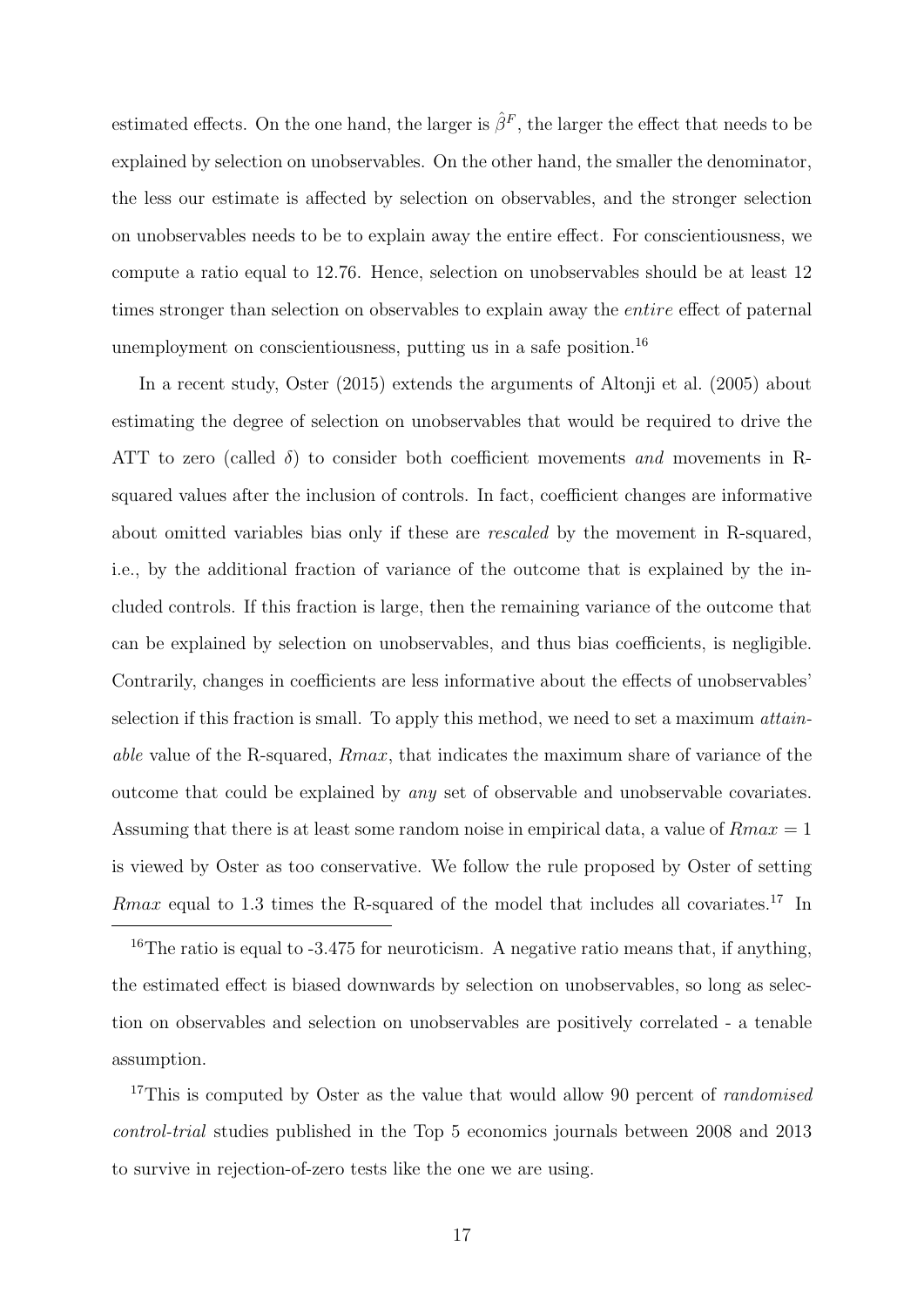our case, this implies to set  $Rmax = 0.42$  for conscientiousness and  $Rmax = 0.38$  for neuroticism. For conscientiousness, we compute that  $\delta_{0.42} = 4.66$ , that is way above the suggested threshold of 1. Indeed, our results would be robust even with higher values of *Rmax.* For instance, setting  $Rmax = 0.9$  would still leave us with  $\delta_{0.9} = 1.06^{18}$ 

Additionally, to verify the robustness of our main results to the linear parametric specification of our model, we also exploit semi-parametric estimation methods based on propensity score weighting (see Hirano et al., 2003), and entropy balance weighting (see Hainmueller, 2012). The former method uses Horowitz-Thompson weights estimated on the basis of a propensity score to re-weight the data and achieve balancing on the observables. Since this method relies on an estimated propensity score, it may fail to improve balancing in finite samples. The latter method, instead, overcomes this drawback by using a maximum entropy reweighting scheme, that weighs each unit in the control group in such a way that the covariates distributions in the reweighted data have the same means as in the treatment group, thereby obtaining a reweighted sample that is perfectly balanced on the means of the included observable covariates, even in small samples. Obtaining similar results with OLS, propensity score weighting and entropy balance weighting should be reassuring about the robustness of our results to different parametric specifications of the model. Results that use the same controls included in Column (4) of Table (4) - our most comprehensive specification - are reported in Table A.4 in the Appendix, and portray a very similar picture to the one reported in Table 4. We still find a statistically significant positive effect of paternal unemployment on children's follow-up level of conscientiousness, and we also still find a negative effect of paternal unemployment on neuroticism, but this effect is not significant when we use Entropy Balancing. Also in this case, the ATT on other personality traits is close to zero in magnitude and not statistically significant.

In a final robustness test, we also verify that our results are not driven by the presence in our control group of both fathers that have been working throughout the period

<sup>&</sup>lt;sup>18</sup>Even in this case, we compute a negative value of  $\delta$  for neuroticism, since  $\delta_{0.38} = -1.99$ and - in the extreme case where  $Rmax = 0.9$  -  $\delta_{0.9} = -.37$ .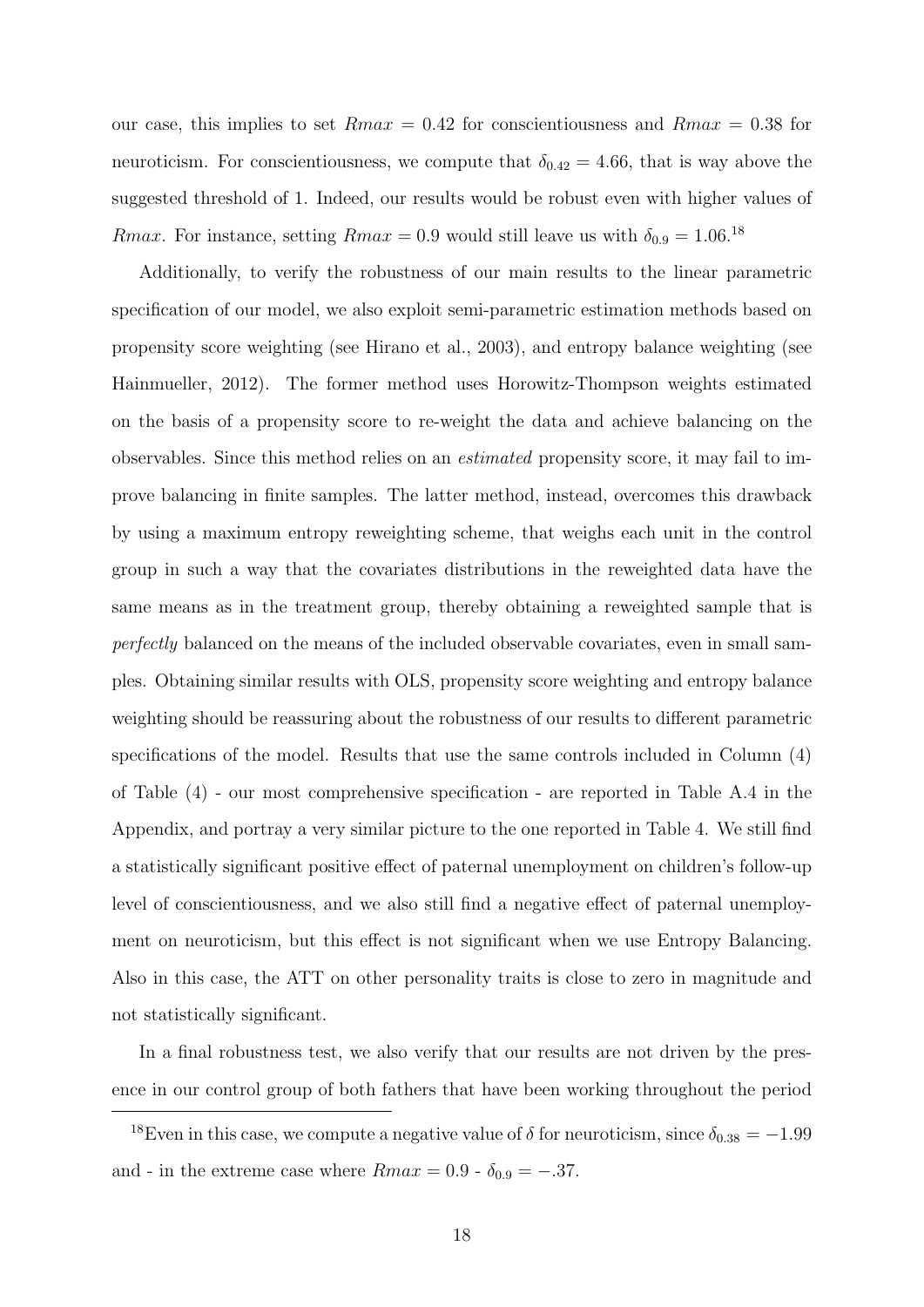between the baseline and follow-up interview and fathers who have left the labour force by the follow-up interview - most likely because of retirement. To this end, we introduce in our regression a dummy variable that is equal to one for the latter group of fathers and to zero for the former one. Even in this case, results are qualitatively and quantitatively equal to our baseline, and are therefore omitted.<sup>19</sup>

#### 4.3 Discussion: Investigating Potential Mechanisms

To understand the potential mechanisms behind our estimated effects, our final analysis investigates heterogeneous effects by subgroups of the population. We estimate heterogeneous effects with linear models akin to (1), by interacting the treatment dummy with two dummies, one for each of the groups that we are interested in, and by excluding the constant from the model. Since this analysis only aims at explaining the mechanisms behind our main findings, we only consider conscientiousness and neuroticism. Unfortunately, we do not have enough power to test whether the effects are statistically different between groups. Therefore, results in this sub-section should be taken as suggestive at best.

Since we find positive causal effects, we confidently rule out that these are a direct consequence of the economic and mental distress of unemployed fathers. Our most-plausible remaining explanations are improved father-children interactions and psychological resilience to avoid falling into unemployed later on.

To distinguish among these competing stories, we first consider heterogeneous effects between offspring that are younger and older than 20 at baseline, the median age in the sample. On the one hand, younger offspring are the ones with whom fathers may interact more if unemployed, as they are less likely to be time-constrained by work. Younger offspring are also more likely to co-habit with fathers, but since only 17.8 percent of offspring do not cohabit with fathers at baseline we consider this as a second-order chan-

<sup>19</sup>Results are also robust when we instead drop fathers who leave the labour force from our sample (a total of 34 fathers).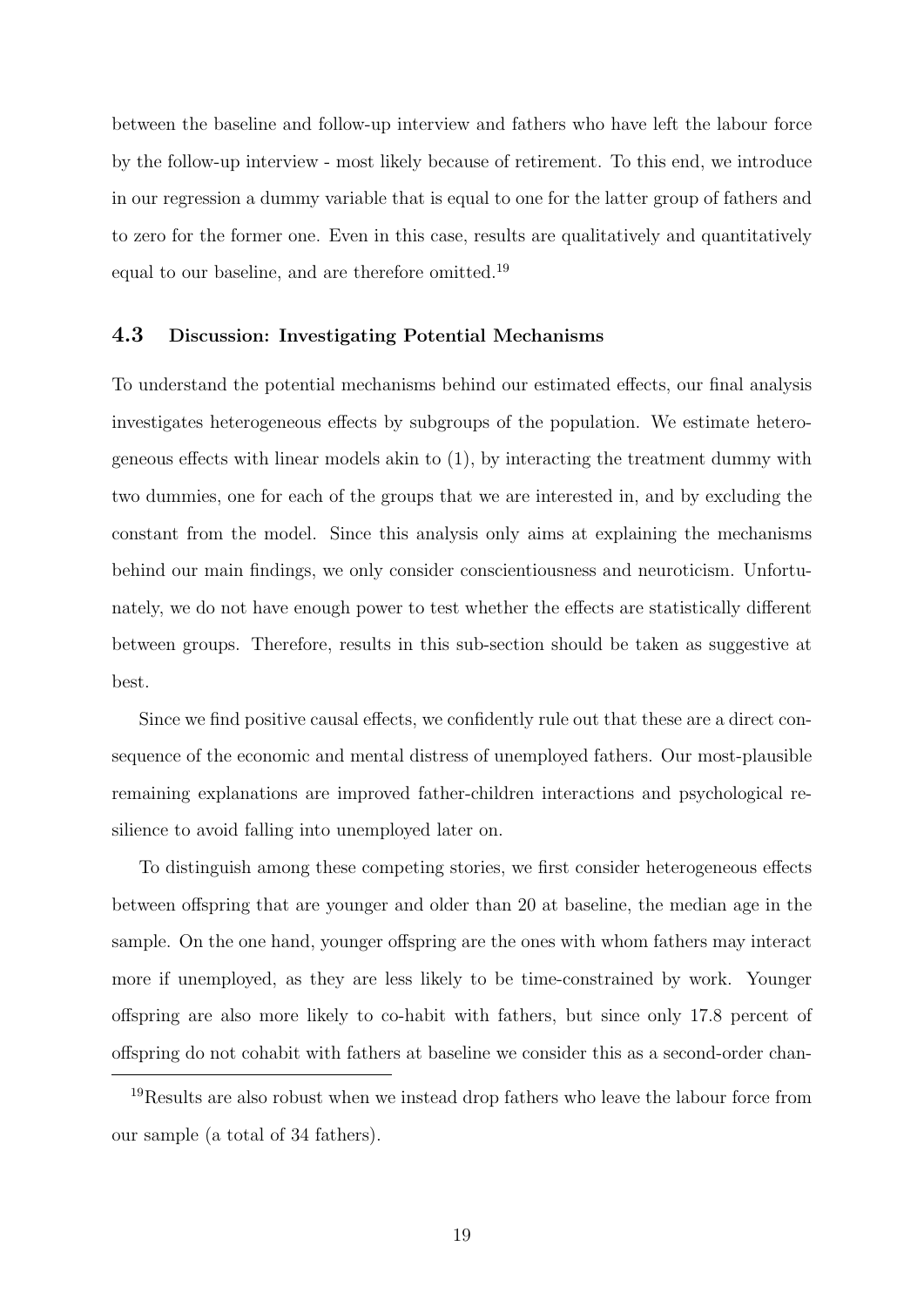nel.<sup>20</sup> On the other hand, older offspring are more likely to be employed, and therefore more exposed to a direct threat of unemployment - and scared by its consequences.

Panel A of Table 5 shows that - for conscientiousness - older offspring are indeed the sole group affected by paternal unemployment, suggesting that improved parent-child interactions are unlikely to be a plausible explanation behind our estimated positive effects. This hypothesis is further confirmed by results reported in Panel B of Table 5, where we estimate heterogeneous effects for employed and not employed offspring at baseline, and find that - for conscientiousness - the first group is the only one for whom the effect is statistically significant. For neuroticism, we do not find evidence of heterogeneous effects.

Taken together, these pieces of evidence suggest that the effect we have detected on conscientiousness can be interpreted as a psychological coping device that mostly affects employed offspring, who face a direct risk of unemployment and may be more prone to improve their work attitude in order not to experience the negative consequences of unemployment experimented by their fathers.

### 5 Conclusions

Using longitudinal data about the German population, we are the first to identify the effects of paternal unemployment on the Big 5 personality traits during adolescence and early adulthood. Our estimates from value-added models suggest that paternal unemployment has a surprisingly positive effect on children's personality, as it improves their conscientiousness and decreases their levels of neuroticism. Our results are robust to a large set of specification checks, including simulations for correlation between the baseline outcome and the error term and tests for selection on unobservables - which could make OLS estimation of the effect of paternal unemployment inconsistent in our valueadded models. Since in the models of Heckman (2007) and Conti et al. (2010) conscientiousness affects the educational, labour market and health behaviour choices made by individuals, an increased level of conscientiousness in young age might lead to a virtu-

<sup>&</sup>lt;sup>20</sup>We have also tried to estimate heterogeneous effects by co-residence status at baseline, but effects are similar and not statistically different between the two subsamples.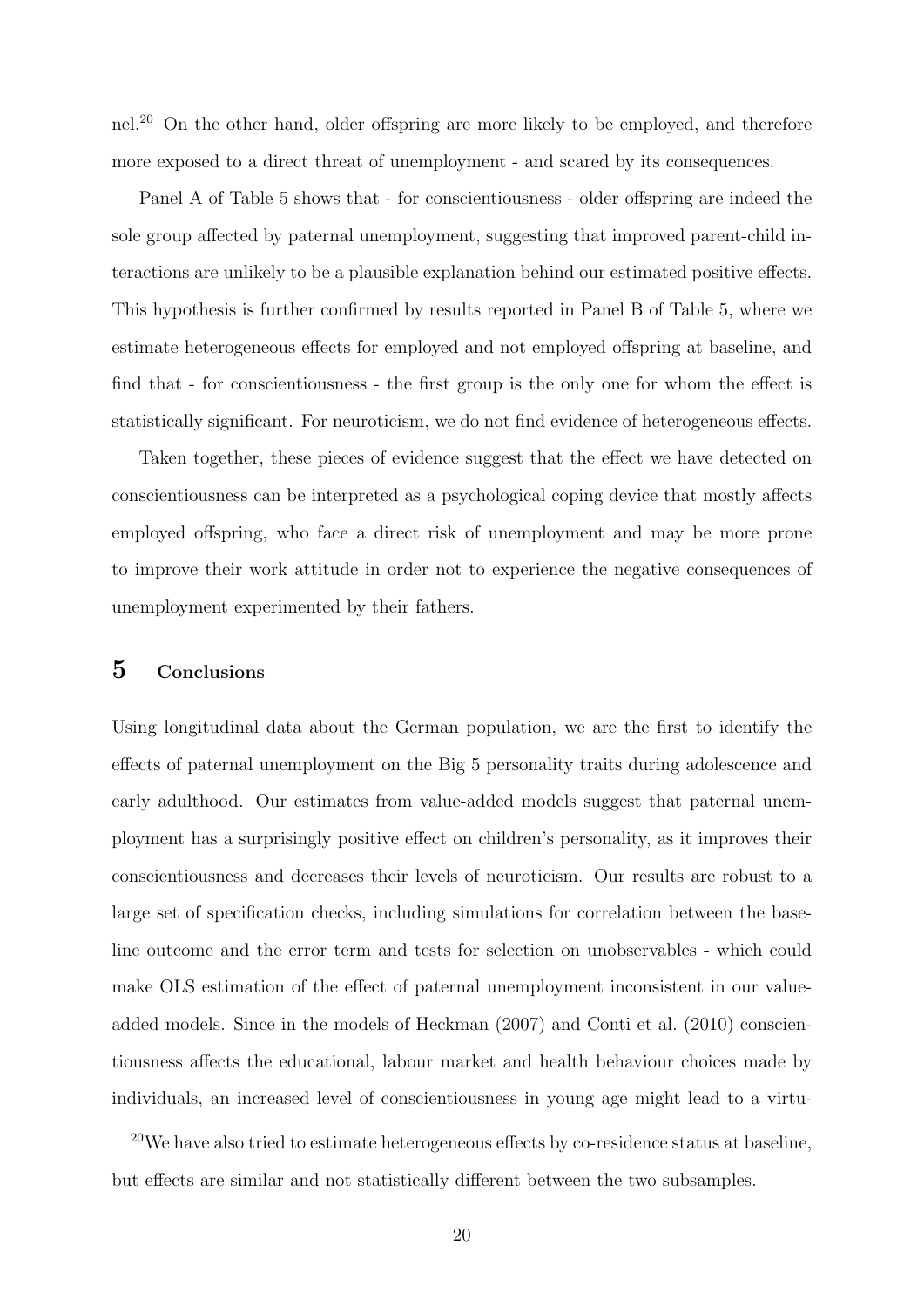ous "self-productivity cycle", resulting in improved health and socio-economic conditions throughout the life-cycle. However, we would need data that cover a longer time period to understand whether the estimated effects are persistent or transitory.

Two aspects of our results are worth of further discussion. First, it is not difficult to explain why we detect an effect of paternal job loss on conscientiousness and neuroticism of children, exclusively. Indeed, among the Big 5 dimensions, these two traits are the most related to children's work vision and the ability to deal with their uncertain future. Second, our findings are in line with several psychological studies (see Seery, 2011, for a review) that show how experiencing moderate levels of adversity, such as paternal job loss, can be beneficial to the individual development by building resilience.

To understand the mechanisms that can explain our effects, we have shown that - for conscientiousness - older and employed offspring are the ones for whom we detect positive and statistically significant effects of paternal unemployment. This result suggests that increased time spent by unemployed parents with their offspring is unlikely a mechanism at play. We are instead more prone to suggest that the negative scars that unemployment left on their fathers may have improved the work attitude of employed offspring, who want to avoid falling into unemployment themselves. Needless to say, further research that uses more extensive data should investigate this important aspect more in depth.

#### Acknowledgements

We especially thank James MacKinnon, who provided invaluable suggestions for the design of our simulation exercises. We are also grateful to Giorgio Brunello, Alessandro Bucciol, Deborah Cobb-Clark, Christopher Cotton, Arnaud Dellis, Monica Langella, Riccardo "Jack" Lucchetti, Jochen Mierau, Nattavudh Powdthavee, Paolo Roberti, Lorenzo Rocco, Nicolas Salamanca and Davide Ticchi for comments on earlier versions of this work, and to the audiences at the 2015 Brucchi Luchino Workshop, the 2016 ESPE Conference and at seminars at the University of Ancona, the Univerisity of Quebec at Montreal, Queen's University and the University of Padova for useful discussions. We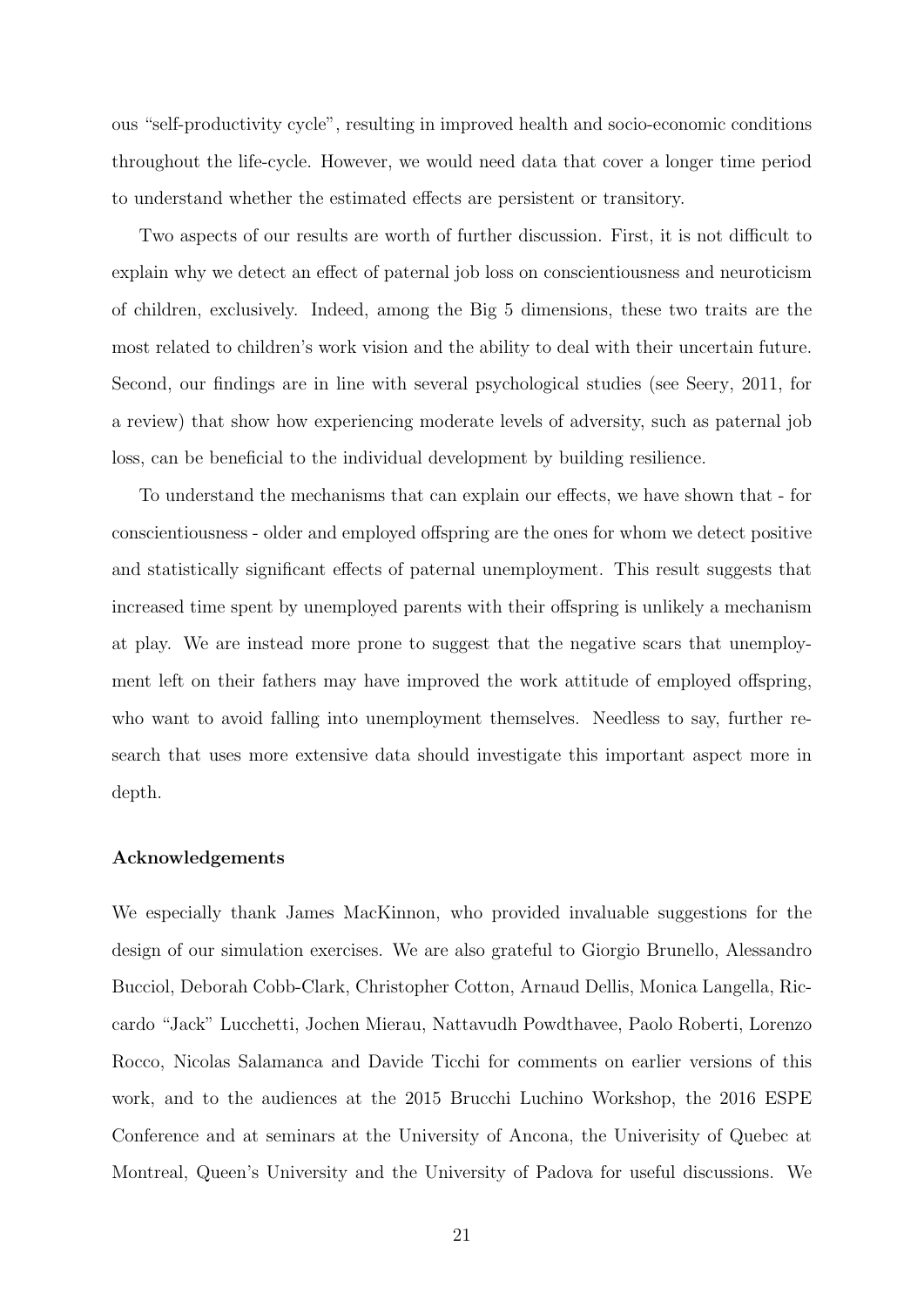also thank Michaela Engelmann at DIW for providing us access to the data. The usual disclaimer applies.

## Figures



Figure 1: Distribution of personality traits at baseline and follow-up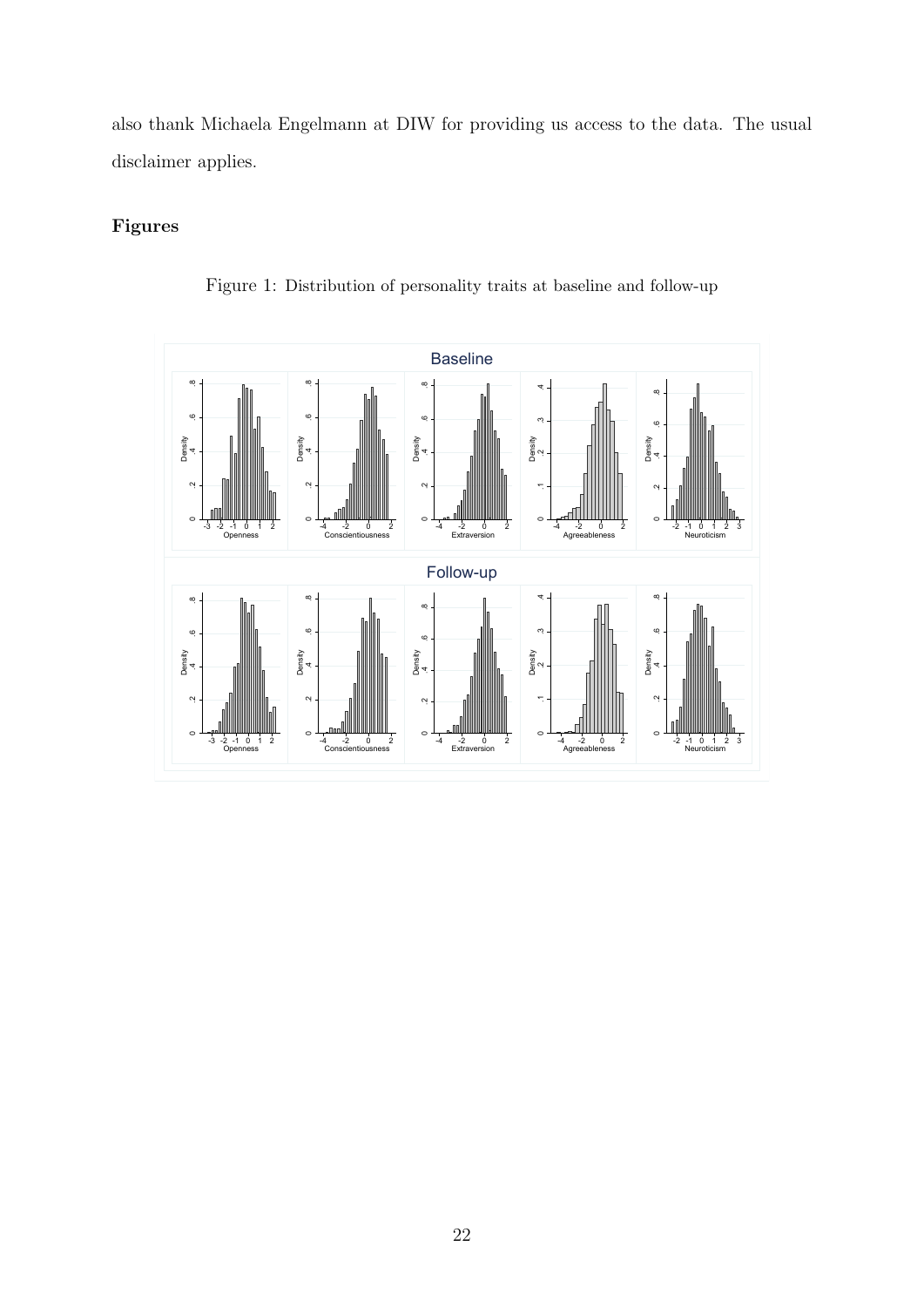## Tables

| DadU<br>0.088<br>0.284<br>$\overline{0}$<br>$\mathbf{1}$<br>Offspring baseline controls<br>Female<br>0.462<br>0.499<br>$\overline{0}$<br>$\mathbf{1}$<br>20.646<br>2.453<br>17<br>Age<br>25<br>0.054<br>0.226<br>Immigrant<br>$\overline{0}$<br>$\mathbf{1}$<br>Firstborn child<br>0.245<br>0.064<br>$\overline{0}$<br>$\mathbf 1$<br>Has siblings<br>0.887<br>0.317<br>$\mathbf{1}$<br>$\overline{0}$<br>Poor health<br>0.037<br>0.189<br>$\overline{0}$<br>$\mathbf{1}$<br>Life satisfaction<br>7.439<br>1.560<br>$\mathbf{1}$<br>10<br>Offspring baseline employment status<br>0.604<br>Employed<br>0.489<br>$\overline{0}$<br>$\mathbf 1$<br>Unemployed<br>0.039<br>0.194<br>$\overline{0}$<br>$\mathbf{1}$<br>In education<br>0.330<br>0.471<br>$\overline{0}$<br>$\mathbf{1}$<br>Mother baseline controls<br>Age<br>47.287<br>4.809<br>35<br>68<br>0.406<br>Employed<br>0.793<br>$\mathbf{1}$<br>$\overline{0}$<br>Years of education<br>12.232<br>2.458<br>7<br>18<br>Immigrant<br>0.078<br>0.269<br>$\mathbf{1}$<br>$\overline{0}$<br>Poor health<br>0.114<br>0.318<br>$\mathbf{1}$<br>$\overline{0}$<br>Life satisfaction<br>7.058<br>1.681<br>10<br>$\overline{0}$<br>0.160<br>0.367<br>Does not live with the offspring<br>$\mathbf{1}$<br>$\overline{0}$ |
|----------------------------------------------------------------------------------------------------------------------------------------------------------------------------------------------------------------------------------------------------------------------------------------------------------------------------------------------------------------------------------------------------------------------------------------------------------------------------------------------------------------------------------------------------------------------------------------------------------------------------------------------------------------------------------------------------------------------------------------------------------------------------------------------------------------------------------------------------------------------------------------------------------------------------------------------------------------------------------------------------------------------------------------------------------------------------------------------------------------------------------------------------------------------------------------------------------------------------------------------------------------------|
|                                                                                                                                                                                                                                                                                                                                                                                                                                                                                                                                                                                                                                                                                                                                                                                                                                                                                                                                                                                                                                                                                                                                                                                                                                                                      |
|                                                                                                                                                                                                                                                                                                                                                                                                                                                                                                                                                                                                                                                                                                                                                                                                                                                                                                                                                                                                                                                                                                                                                                                                                                                                      |
|                                                                                                                                                                                                                                                                                                                                                                                                                                                                                                                                                                                                                                                                                                                                                                                                                                                                                                                                                                                                                                                                                                                                                                                                                                                                      |
|                                                                                                                                                                                                                                                                                                                                                                                                                                                                                                                                                                                                                                                                                                                                                                                                                                                                                                                                                                                                                                                                                                                                                                                                                                                                      |
|                                                                                                                                                                                                                                                                                                                                                                                                                                                                                                                                                                                                                                                                                                                                                                                                                                                                                                                                                                                                                                                                                                                                                                                                                                                                      |
|                                                                                                                                                                                                                                                                                                                                                                                                                                                                                                                                                                                                                                                                                                                                                                                                                                                                                                                                                                                                                                                                                                                                                                                                                                                                      |
|                                                                                                                                                                                                                                                                                                                                                                                                                                                                                                                                                                                                                                                                                                                                                                                                                                                                                                                                                                                                                                                                                                                                                                                                                                                                      |
|                                                                                                                                                                                                                                                                                                                                                                                                                                                                                                                                                                                                                                                                                                                                                                                                                                                                                                                                                                                                                                                                                                                                                                                                                                                                      |
|                                                                                                                                                                                                                                                                                                                                                                                                                                                                                                                                                                                                                                                                                                                                                                                                                                                                                                                                                                                                                                                                                                                                                                                                                                                                      |
|                                                                                                                                                                                                                                                                                                                                                                                                                                                                                                                                                                                                                                                                                                                                                                                                                                                                                                                                                                                                                                                                                                                                                                                                                                                                      |
|                                                                                                                                                                                                                                                                                                                                                                                                                                                                                                                                                                                                                                                                                                                                                                                                                                                                                                                                                                                                                                                                                                                                                                                                                                                                      |
|                                                                                                                                                                                                                                                                                                                                                                                                                                                                                                                                                                                                                                                                                                                                                                                                                                                                                                                                                                                                                                                                                                                                                                                                                                                                      |
|                                                                                                                                                                                                                                                                                                                                                                                                                                                                                                                                                                                                                                                                                                                                                                                                                                                                                                                                                                                                                                                                                                                                                                                                                                                                      |
|                                                                                                                                                                                                                                                                                                                                                                                                                                                                                                                                                                                                                                                                                                                                                                                                                                                                                                                                                                                                                                                                                                                                                                                                                                                                      |
|                                                                                                                                                                                                                                                                                                                                                                                                                                                                                                                                                                                                                                                                                                                                                                                                                                                                                                                                                                                                                                                                                                                                                                                                                                                                      |
|                                                                                                                                                                                                                                                                                                                                                                                                                                                                                                                                                                                                                                                                                                                                                                                                                                                                                                                                                                                                                                                                                                                                                                                                                                                                      |
|                                                                                                                                                                                                                                                                                                                                                                                                                                                                                                                                                                                                                                                                                                                                                                                                                                                                                                                                                                                                                                                                                                                                                                                                                                                                      |
|                                                                                                                                                                                                                                                                                                                                                                                                                                                                                                                                                                                                                                                                                                                                                                                                                                                                                                                                                                                                                                                                                                                                                                                                                                                                      |
|                                                                                                                                                                                                                                                                                                                                                                                                                                                                                                                                                                                                                                                                                                                                                                                                                                                                                                                                                                                                                                                                                                                                                                                                                                                                      |
|                                                                                                                                                                                                                                                                                                                                                                                                                                                                                                                                                                                                                                                                                                                                                                                                                                                                                                                                                                                                                                                                                                                                                                                                                                                                      |
|                                                                                                                                                                                                                                                                                                                                                                                                                                                                                                                                                                                                                                                                                                                                                                                                                                                                                                                                                                                                                                                                                                                                                                                                                                                                      |
|                                                                                                                                                                                                                                                                                                                                                                                                                                                                                                                                                                                                                                                                                                                                                                                                                                                                                                                                                                                                                                                                                                                                                                                                                                                                      |
|                                                                                                                                                                                                                                                                                                                                                                                                                                                                                                                                                                                                                                                                                                                                                                                                                                                                                                                                                                                                                                                                                                                                                                                                                                                                      |
|                                                                                                                                                                                                                                                                                                                                                                                                                                                                                                                                                                                                                                                                                                                                                                                                                                                                                                                                                                                                                                                                                                                                                                                                                                                                      |
| Father baseline controls                                                                                                                                                                                                                                                                                                                                                                                                                                                                                                                                                                                                                                                                                                                                                                                                                                                                                                                                                                                                                                                                                                                                                                                                                                             |
| 49.685<br>5.015<br>34<br>62                                                                                                                                                                                                                                                                                                                                                                                                                                                                                                                                                                                                                                                                                                                                                                                                                                                                                                                                                                                                                                                                                                                                                                                                                                          |
| Age<br>$\overline{7}$<br>Years of education<br>18<br>12.450<br>2.618                                                                                                                                                                                                                                                                                                                                                                                                                                                                                                                                                                                                                                                                                                                                                                                                                                                                                                                                                                                                                                                                                                                                                                                                 |
| 0.078<br>0.269<br>$\mathbf{1}$<br>Immigrant<br>$\boldsymbol{0}$                                                                                                                                                                                                                                                                                                                                                                                                                                                                                                                                                                                                                                                                                                                                                                                                                                                                                                                                                                                                                                                                                                                                                                                                      |
| Poor health<br>0.125<br>0.331<br>$\overline{0}$<br>1                                                                                                                                                                                                                                                                                                                                                                                                                                                                                                                                                                                                                                                                                                                                                                                                                                                                                                                                                                                                                                                                                                                                                                                                                 |
| Life satisfaction<br>6.946<br>1.746<br>$\overline{0}$<br>10                                                                                                                                                                                                                                                                                                                                                                                                                                                                                                                                                                                                                                                                                                                                                                                                                                                                                                                                                                                                                                                                                                                                                                                                          |
| Does not live with the offspring<br>0.178<br>0.383<br>$\mathbf{1}$<br>0                                                                                                                                                                                                                                                                                                                                                                                                                                                                                                                                                                                                                                                                                                                                                                                                                                                                                                                                                                                                                                                                                                                                                                                              |
| Never unemployed before baseline<br>0.637<br>0.481<br>1<br>0                                                                                                                                                                                                                                                                                                                                                                                                                                                                                                                                                                                                                                                                                                                                                                                                                                                                                                                                                                                                                                                                                                                                                                                                         |
| Employed in firm $\leq 200$ employees<br>0.508<br>0.500<br>$\overline{0}$<br>$\mathbf 1$                                                                                                                                                                                                                                                                                                                                                                                                                                                                                                                                                                                                                                                                                                                                                                                                                                                                                                                                                                                                                                                                                                                                                                             |
| 6.802<br>ln(labour earnings)<br>10.573<br>0.665<br>13.039                                                                                                                                                                                                                                                                                                                                                                                                                                                                                                                                                                                                                                                                                                                                                                                                                                                                                                                                                                                                                                                                                                                                                                                                            |
| Tenure in the firm<br>$\boldsymbol{0}$<br>45<br>15.513<br>10.737                                                                                                                                                                                                                                                                                                                                                                                                                                                                                                                                                                                                                                                                                                                                                                                                                                                                                                                                                                                                                                                                                                                                                                                                     |
| Homeowner<br>0.742<br>0.438<br>$\overline{0}$<br>$\mathbf{1}$                                                                                                                                                                                                                                                                                                                                                                                                                                                                                                                                                                                                                                                                                                                                                                                                                                                                                                                                                                                                                                                                                                                                                                                                        |
| Living in urban area<br>0.484<br>0.625<br>$\boldsymbol{0}$<br>$\mathbf 1$                                                                                                                                                                                                                                                                                                                                                                                                                                                                                                                                                                                                                                                                                                                                                                                                                                                                                                                                                                                                                                                                                                                                                                                            |

Table 1: Descriptive Statistics - Number of Observations: 893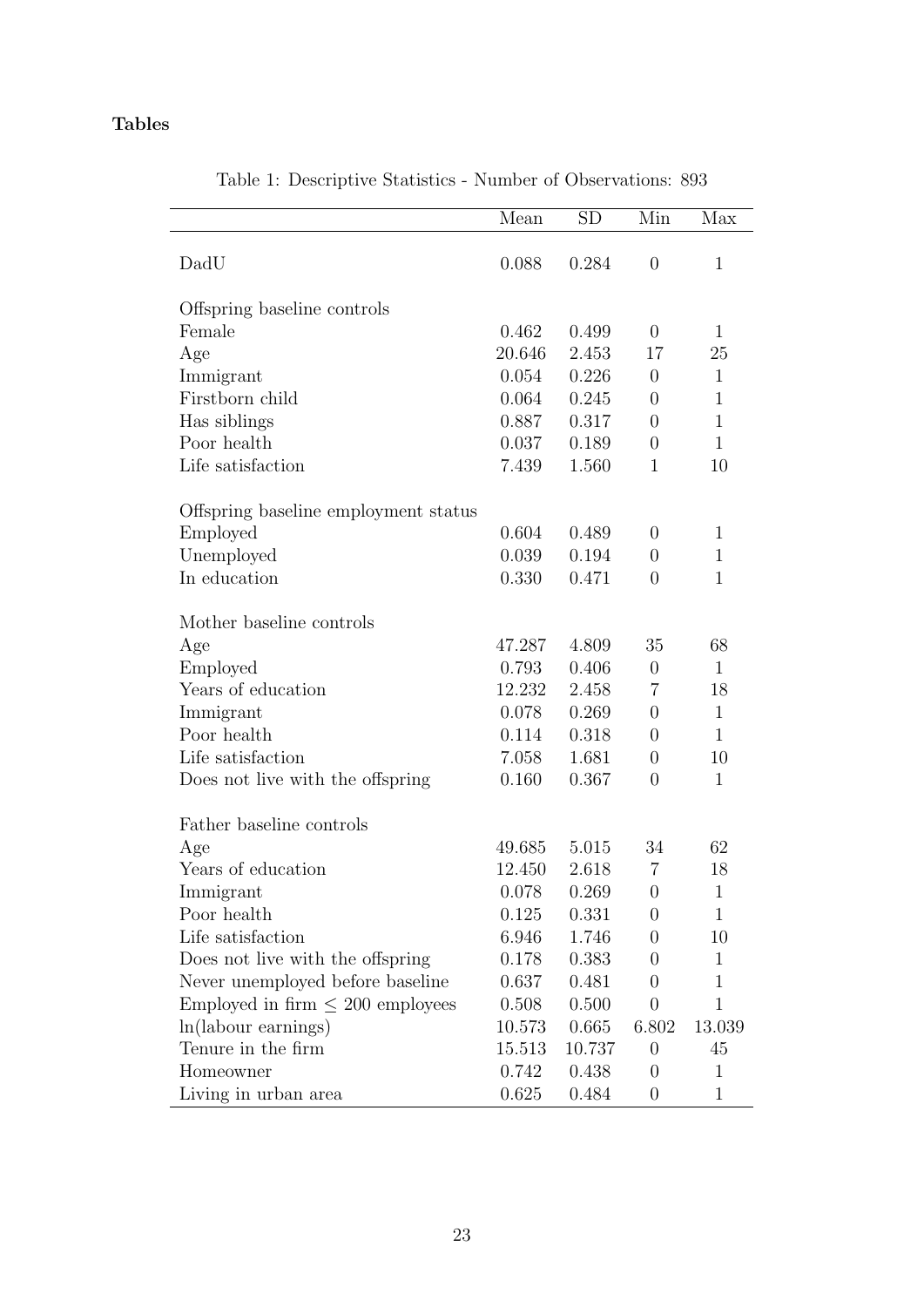|                                       | Mean Employed Father | Unemployed - Employed Father |
|---------------------------------------|----------------------|------------------------------|
|                                       |                      |                              |
| Age                                   | 49.469               | $2.442***$                   |
|                                       |                      | (0.622)                      |
| Years of education                    | 12.547               | $-1.098***$                  |
|                                       |                      | (0.225)                      |
| Immigrant                             | 0.075                | 0.039                        |
|                                       |                      | (0.037)                      |
| Poor health                           | 0.112                | $0.154***$                   |
|                                       |                      | (0.051)                      |
| Life satisfaction                     | 7.053                | $-1.205***$                  |
|                                       |                      | (0.259)                      |
| Never unemployed before baseline      | 0.666                | $-0.324***$                  |
|                                       |                      | (0.056)                      |
| Does not live with the offspring      | 0.163                | $0.166***$                   |
|                                       |                      | (0.055)                      |
| Employed in firm $\leq$ 200 employees | 0.484                | $0.276***$                   |
|                                       |                      | (0.051)                      |
| $ln(labour\ earnings)$                | 10.621               | $-0.562***$                  |
|                                       |                      | (0.090)                      |
| Tenure in the firm                    | 16.107               | $-6.716***$                  |
|                                       |                      | (1.179)                      |
| Homeowner                             | 0.759                | $-0.190***$                  |
|                                       |                      | (0.058)                      |
| Lives in urban area                   | 0.633                | $-0.088$                     |
|                                       |                      |                              |
|                                       |                      | (0.059)                      |

Table 2: Mean of selected father controls at baseline - by paternal unemployment

Notes: Robust standard errors in parentheses. \*\*\* p<0.01, \*\* p<0.05, \* p<0.1.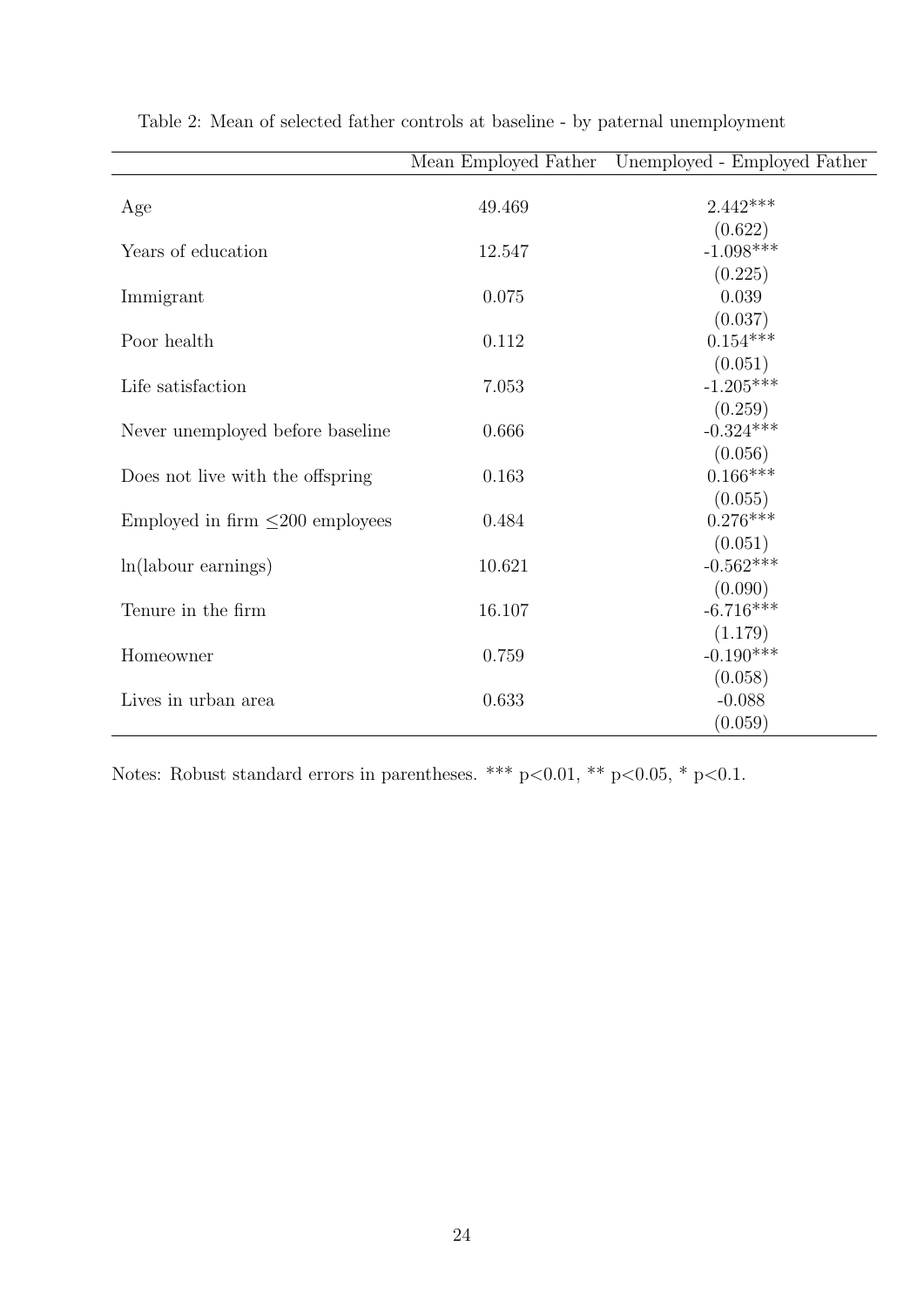|                   | Mean Employed Father | Unemployed - Employed Father |
|-------------------|----------------------|------------------------------|
|                   |                      |                              |
| <b>Baseline</b>   |                      |                              |
| Openness          | 0.002                | $-0.017$                     |
|                   |                      | (0.121)                      |
| Conscientiousness | $-0.011$             | 0.125                        |
|                   |                      | (0.112)                      |
| Extraversion      | 0.010                | $-0.116$                     |
|                   |                      | (0.105)                      |
| Agreebleness      | 0.011                | $-0.121$                     |
|                   |                      | (0.110)                      |
| Neuroticism       | $-0.007$             | 0.079                        |
|                   |                      | (0.133)                      |
|                   |                      |                              |
| Follow-up         |                      |                              |
| Openness          | $-0.005$             | 0.057                        |
|                   |                      | (0.124)                      |
| Conscientiousness | $-0.026$             | $0.291***$                   |
|                   |                      | (0.097)                      |
| Extraversion      | 0.000                | $-0.003$                     |
|                   |                      | (0.114)                      |
| Agreebleness      | $-0.007$             | 0.085                        |
|                   |                      | (0.129)                      |
| Neuroticism       | 0.008                | $-0.096$                     |
|                   |                      | (0.117)                      |

Table 3: Mean offspring personality traits at baseline and follow-up, by paternal unemployment

Notes: Robust standard errors in parentheses. \*\*\* p<0.01, \*\* p<0.05, \* p<0.1.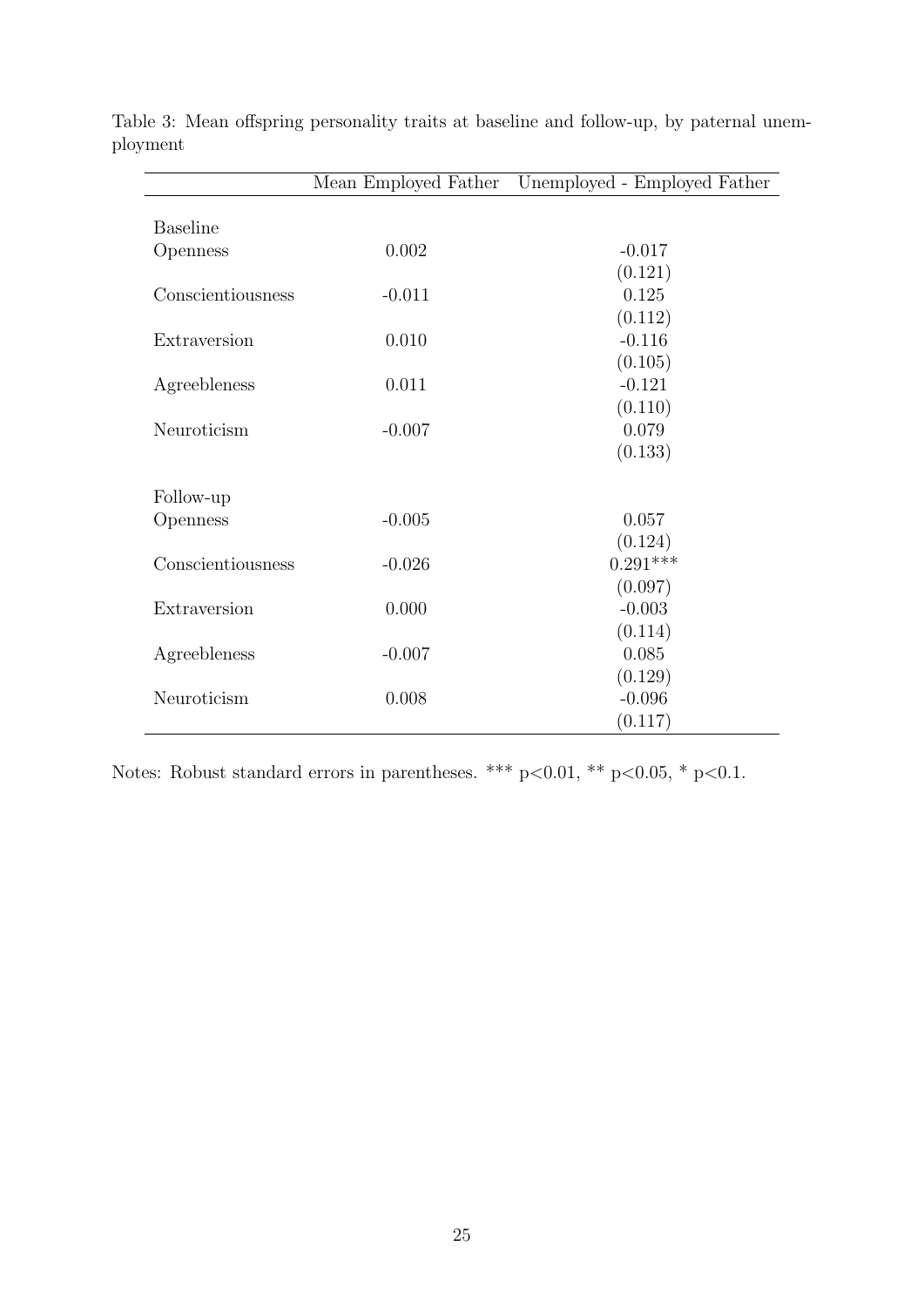|                                          | $\left( 1\right)$ | $\left( 2\right)$ | (3)       | (4)       |  |
|------------------------------------------|-------------------|-------------------|-----------|-----------|--|
| Openness                                 | 0.057             | 0.058             | 0.061     | 0.054     |  |
|                                          | (0.102)           | (0.114)           | (0.114)   | (0.113)   |  |
| Conscientiousness                        | $0.228***$        | $0.203**$         | $0.211**$ | $0.211**$ |  |
|                                          | (0.081)           | (0.088)           | (0.090)   | (0.090)   |  |
| Extraversion                             | 0.044             | 0.055             | 0.050     | 0.052     |  |
|                                          | (0.107)           | (0.119)           | (0.118)   | (0.117)   |  |
| Agreebleness                             | 0.132             | 0.116             | 0.113     | 0.106     |  |
|                                          | (0.109)           | (0.111)           | (0.110)   | (0.108)   |  |
| Neuroticism                              | $-0.132$          | $-0.187*$         | $-0.181*$ | $-0.185*$ |  |
|                                          | (0.099)           | (0.108)           | (0.107)   | (0.106)   |  |
| Offspring's baseline personality         | Yes               | Yes               | Yes       | Yes       |  |
| Offspring and parents' baseline controls | $\rm No$          | Yes               | Yes       | Yes       |  |
| Parents' baseline personality            | N <sub>o</sub>    | No                | Yes       | Yes       |  |
| Offspring's baseline employment status   | N <sub>o</sub>    | $\rm No$          | $\rm No$  | Yes       |  |
| Observations                             | 893               | 893               | 893       | 893       |  |

Table 4: Main results

Notes: The table reports the effect of DadU on each personality trait. Controls included in each model are listed at the bottom of the table (see also Table 1). The equations for the different personality traits in each model are estimated jointly, using seemingly unrelated estimation. Robust standard errors in parentheses. \*\*\*  $p<0.01$ , \*\*  $p<0.05$ , \*  $p<0.1$ .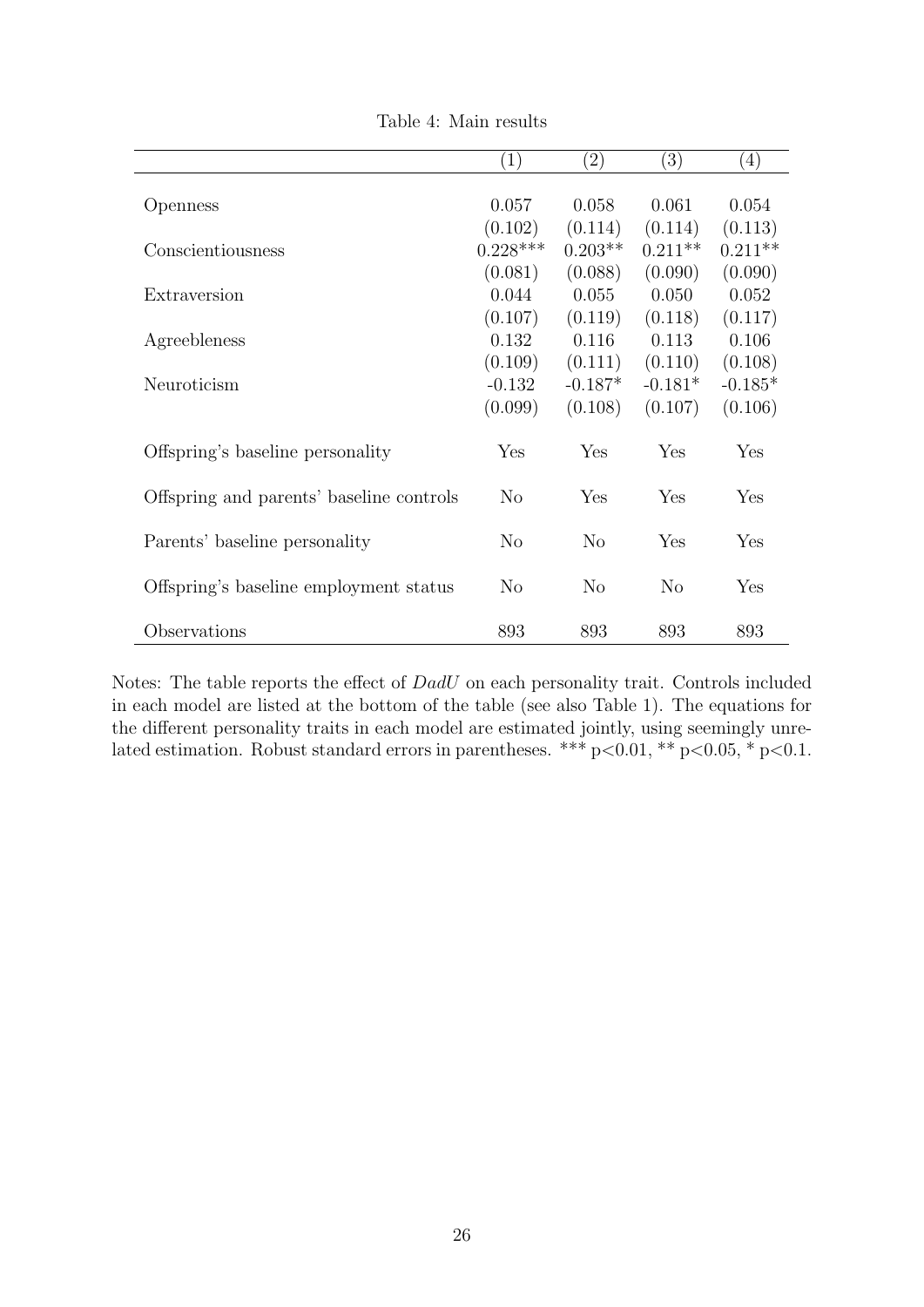|                                                                 | (1)        | (2)      |
|-----------------------------------------------------------------|------------|----------|
|                                                                 | Cons       | Neur     |
|                                                                 |            |          |
| Panel A. Heterogeneous effects by offspring's age               |            |          |
| DadU - Younger offspring                                        | 0.132      | $-0.276$ |
|                                                                 | (0.144)    | (0.172)  |
| DadU - Older offspring                                          | $0.272***$ | $-0.096$ |
|                                                                 | (0.103)    | (0.123)  |
| Difference (P-value)                                            | 0.411      | 0.376    |
|                                                                 |            |          |
| Panel B. Heterogeneous effects by offspring's employment status |            |          |
| DadU - Employed offspring                                       | $0.259**$  | $-0.130$ |
|                                                                 | (0.104)    | (0.121)  |
| DadU - Not employed offspring                                   | 0.129      | $-0.278$ |
|                                                                 | (0.152)    | (0.187)  |
| Difference (P-value)                                            | 0.468      | 0.491    |
|                                                                 |            |          |
|                                                                 |            |          |
| Offspring's baseline personality                                | Yes        | Yes      |
|                                                                 |            |          |
| Offspring and parents' baseline covariates                      | Yes        | Yes      |
|                                                                 |            |          |
| Parents' baseline personality                                   | Yes        | Yes      |
|                                                                 |            |          |
| Offspring's baseline employment status                          | Yes        | Yes      |
|                                                                 |            |          |
| Observations                                                    | 893        | 893      |
|                                                                 |            |          |

### Table 5: Heterogeneous effects

Notes: The table reports the heterogeneous effects of DadU on conscientiousness and neuroticism. Panel A reports heterogenous effects for offspring younger and older than 20 years of age. Panel B reports heterogeneous effects for employed and not employed offspring. The effects are estimated by running a model interacting DadU with dummies for each group, and omitting the constant. The p-value for the significance of the difference in the effects across genders is also reported. The specification adopted is equal to the one shown in Column 4 of Table 4. The equations for the different personality traits are estimated jointly, using seemingly unrelated estimation. Robust standard errors in parentheses. \*\*\* p<0.01, \*\* p<0.05, \* p<0.1.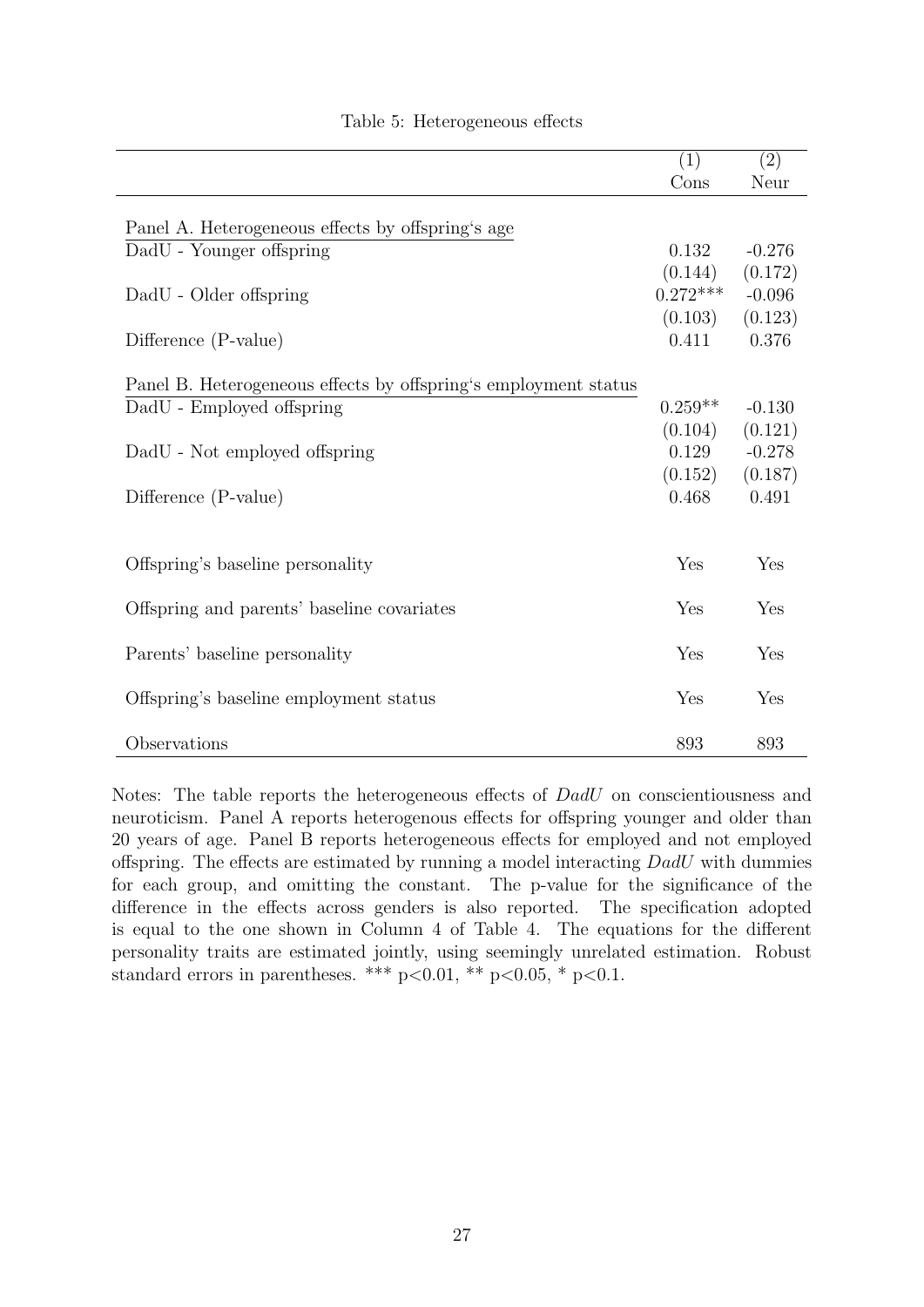## Appendix

| Big 5 personality factor     | Statement                               |
|------------------------------|-----------------------------------------|
|                              | I see myself as someone who             |
| Openness                     | is original, comes up with new ideas    |
| Openness                     | values artistic experiences             |
| Openness                     | has an active imagination               |
| Conscientiousness            | does a thorough job                     |
| Conscientiousness            | does things effectively and efficiently |
| Conscientiousness (reversed) | tends to be lazy                        |
| Extraversion                 | is communicative, talkative             |
| Extraversion                 | is outgoing, sociable                   |
| Extraversion (reversed)      | is reserved                             |
| Agreeableness                | has a forgiving nature                  |
| Agreeableness                | is considerate and kind to others       |
| Agreeableness (reversed)     | is sometimes somewhat rude to others    |
| Neuroticism                  | worries a lot                           |
| Neuroticism                  | gets nervous easily                     |
| Neuroticism (reversed)       | is relaxed, handles stress well         |

Table A.1: SOEP personality questionnaire

Notes: respondents were asked to state how much they agreed with each statement on a 7-point Likert scale. Some items' scales are reversed when computing the personality scores.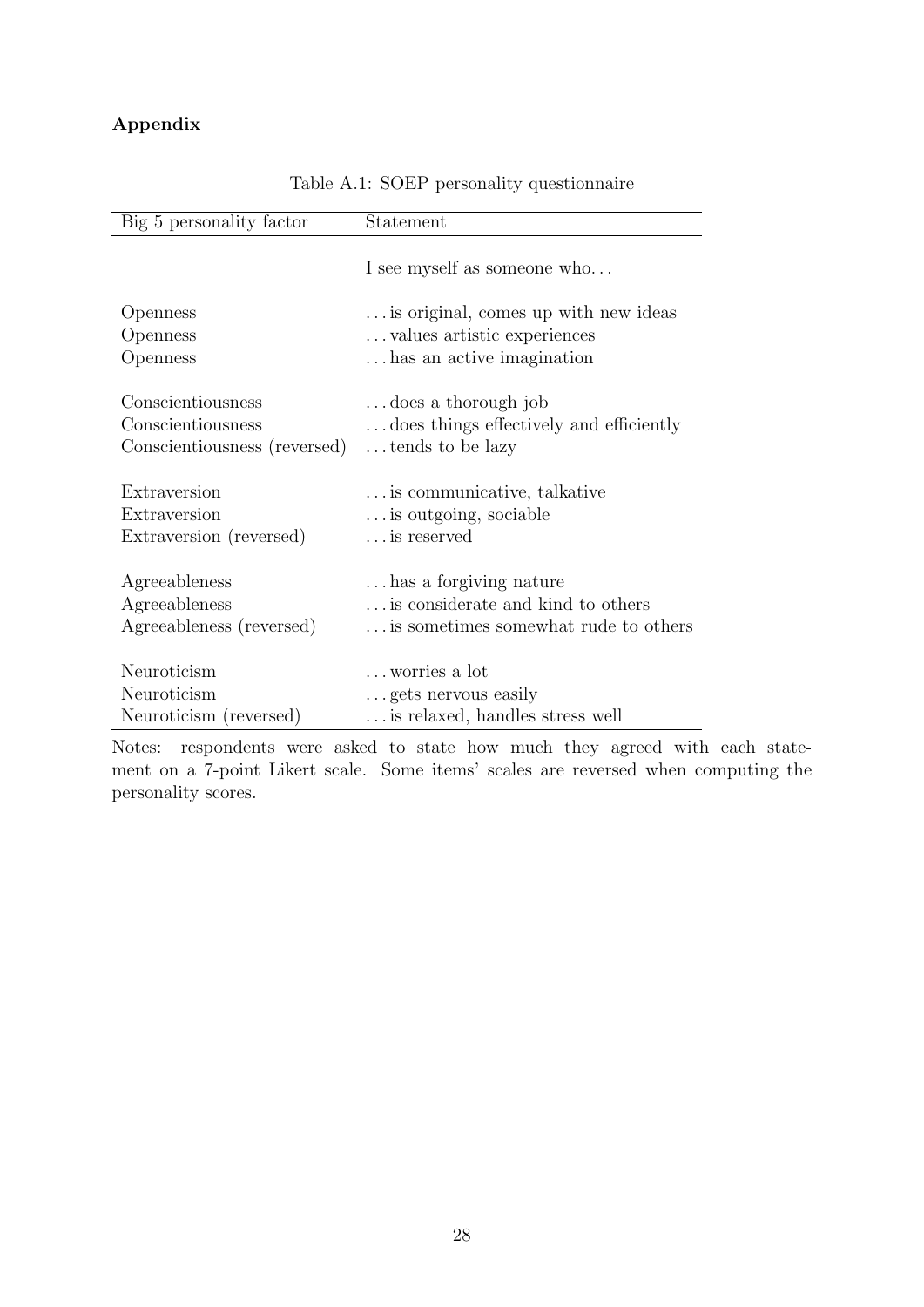|                                            | (1)        | $^{(2)}$   | $\left( 3\right)$ | $\left( 4\right)$ |
|--------------------------------------------|------------|------------|-------------------|-------------------|
|                                            |            |            |                   |                   |
| Openness                                   | 0.094      | 0.082      | 0.085             | 0.081             |
|                                            | (0.100)    | (0.111)    | (0.111)           | (0.110)           |
| Conscientiousness                          | $0.224***$ | $0.234***$ | $0.249***$        | $0.251***$        |
|                                            | (0.080)    | (0.089)    | (0.091)           | (0.090)           |
| Extraversion                               | 0.054      | 0.066      | 0.060             | 0.063             |
|                                            | (0.102)    | (0.112)    | (0.112)           | (0.111)           |
| Agreebleness                               | 0.124      | 0.106      | 0.115             | 0.105             |
|                                            | (0.103)    | (0.104)    | (0.102)           | (0.101)           |
| Neuroticism                                | $-0.146$   | $-0.207*$  | $-0.207*$         | $-0.214**$        |
|                                            | (0.100)    | (0.109)    | (0.109)           | (0.108)           |
| Offspring's baseline personality           | Yes        | Yes        | Yes               | Yes               |
| Offspring and parents' baseline covariates | $\rm No$   | Yes        | Yes               | Yes               |
| Parents' baseline personality              | $\rm No$   | $\rm No$   | Yes               | Yes               |
| Offspring's baseline employment status     | $\rm No$   | $\rm No$   | $\rm No$          | Yes               |
| Observations                               | 893        | 893        | 893               | 893               |

Table A.2: Robustness test - personality traits obtained via confirmatory factor analysis

Notes: The table reports the effect of DadU on each personality trait. Controls included in each model are listed at the bottom of the table. The equations for the different personality traits in each model are estimated jointly, using seemingly unrelated estimation. Robust standard errors in parentheses. \*\*\* p<0.01, \*\* p<0.05, \* p<0.1.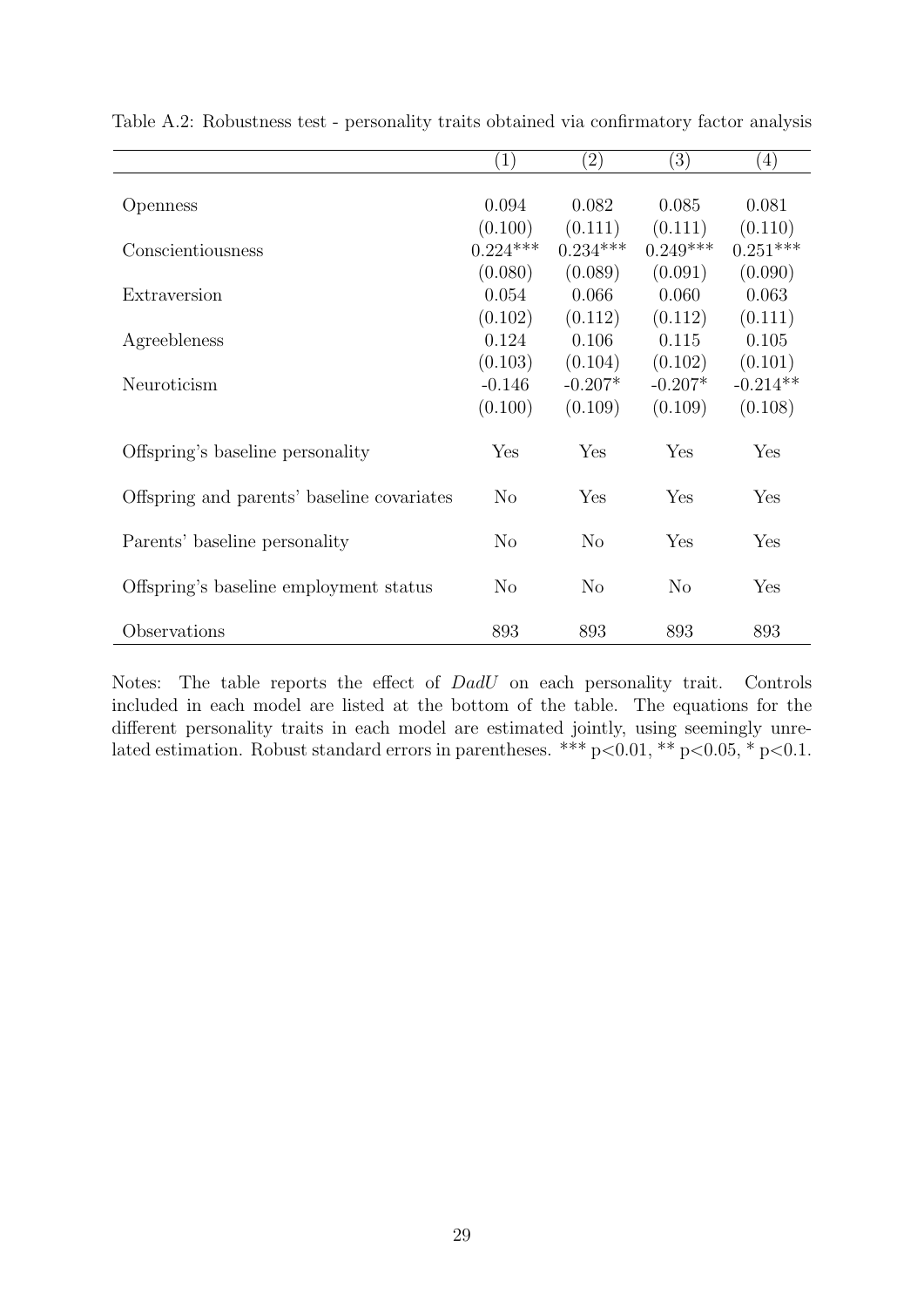Table A.3: Simulation exercise - 2.5th, 50th and 97.5th percentiles of the empirical distribution of  $\beta_{cons}$  for various degrees of correlation between the baseline outcome and the error term

|                 | (1)      | (2)      | (3)        |
|-----------------|----------|----------|------------|
| Percentile:     | 2.5      | 50       | 97.5       |
| $\omega = -1$   | 0.14     | 0.25     | 0.34       |
| $\omega = -0.8$ | $0.12\,$ | $0.25\,$ | 0.34       |
| $\omega = -0.6$ | 0.09     | $0.25\,$ | $0.38\,$   |
| $\omega = -0.4$ | 0.07     | 0.24     | 0.40       |
| $\omega = -0.2$ | 0.04     | $0.23\,$ | 0.41       |
| $\omega = 0$    | $0.02\,$ | 0.22     | 0.41       |
| $\omega = 0.2$  | 0.01     | 0.21     | 0.39       |
| $\omega = 0.4$  | 0.02     | 0.19     | 0.36       |
| $\omega = 0.6$  | 0.04     | 0.19     | $\rm 0.32$ |
| $\omega = 0.8$  | 0.06     | 0.19     | $0.30\,$   |
| $\omega = 1$    | 0.08     | 0.18     | 0.27       |

Notes: The simulation methodology is described in the text. The model is the one in Table 4, column 4. For each value of  $\omega$  we have used 1,000 replications.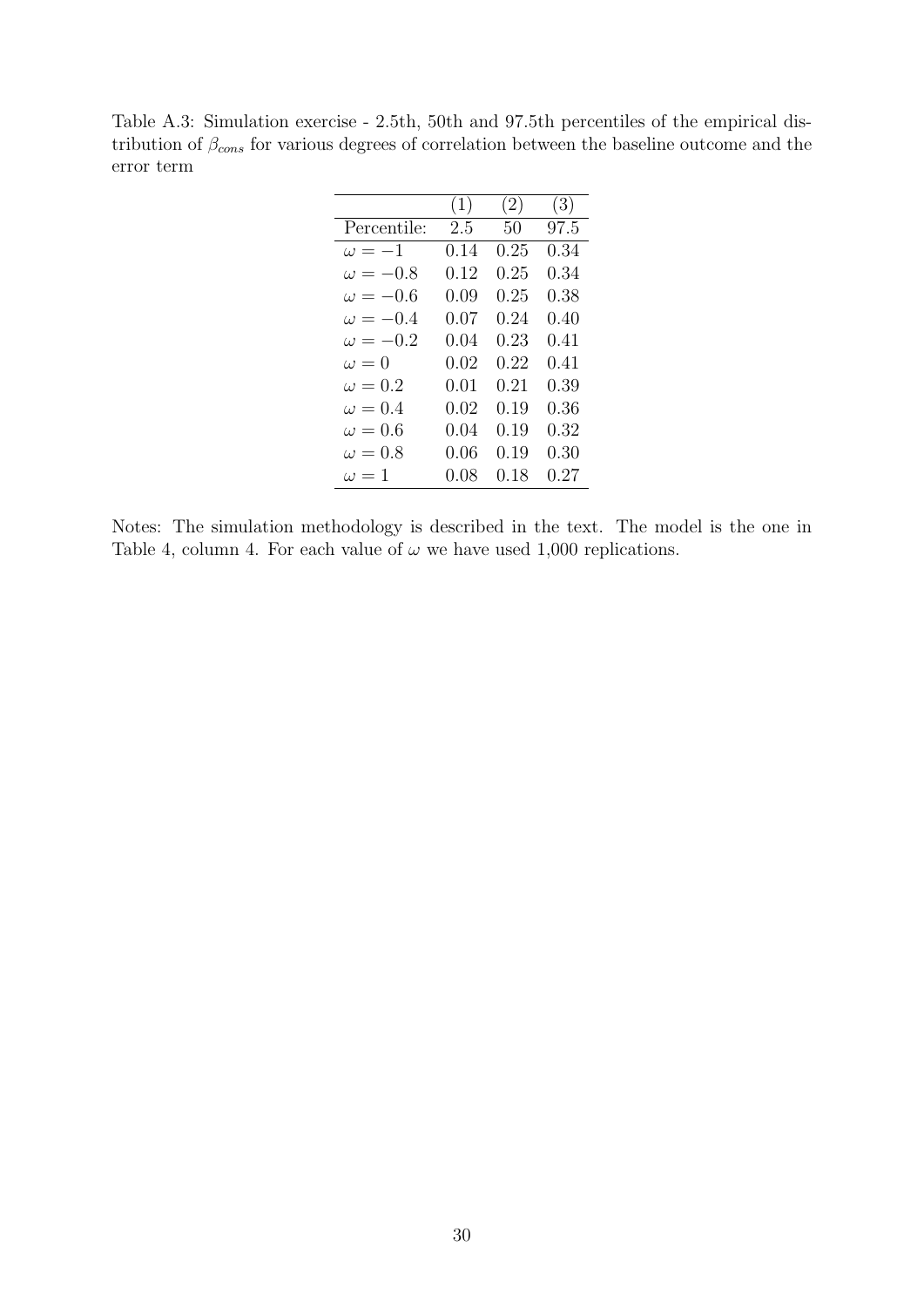|                                            | (1)        | (2)         |
|--------------------------------------------|------------|-------------|
|                                            | <b>IPW</b> | <b>EBAL</b> |
|                                            |            |             |
| Openness                                   | $-0.029$   | 0.047       |
|                                            | (0.148)    | (0.154)     |
| Conscientiousness                          | $0.368***$ | $0.293**$   |
|                                            | (0.139)    | (0.149)     |
| Extraversion                               | $-0.110$   | 0.001       |
|                                            | (0.129)    | (0.140)     |
| Agreebleness                               | 0.132      | 0.071       |
|                                            | (0.152)    | (0.159)     |
| Neuroticism                                | $-0.272**$ | $-0.225$    |
|                                            | (0.122)    | (0.139)     |
| Offspring's baseline personality           | Yes        | Yes         |
|                                            |            |             |
| Offspring and parents' baseline covariates | Yes        | Yes         |
|                                            |            |             |
| Parents' baseline personality              | Yes        | Yes         |
| Offspring's baseline employment status     | Yes        | Yes         |
|                                            |            |             |
| Observations                               | 893        | 893         |

Table A.4: Robustness test - Inverse Probability Weighting and Entropy Balancing

Notes: The table reports the effects of *DadU* on each personality trait using different semiparametric estimators. Column 1 balances treated and control units using Inverse Probability Weights obtained via propensity score estimation. The covariates included in the model for the propensity score are listed at the bottom of the table. Inference is carried out as in Cattaneo, 2010. Column 2 presents results obtained via entropy balancing (see Hainmueller, 2012) to balance the means of the same covariates included in the estimation of the propensity score in Column 1. \*\*\*  $p<0.01$ , \*\*  $p<0.05$ , \*  $p<0.1$ .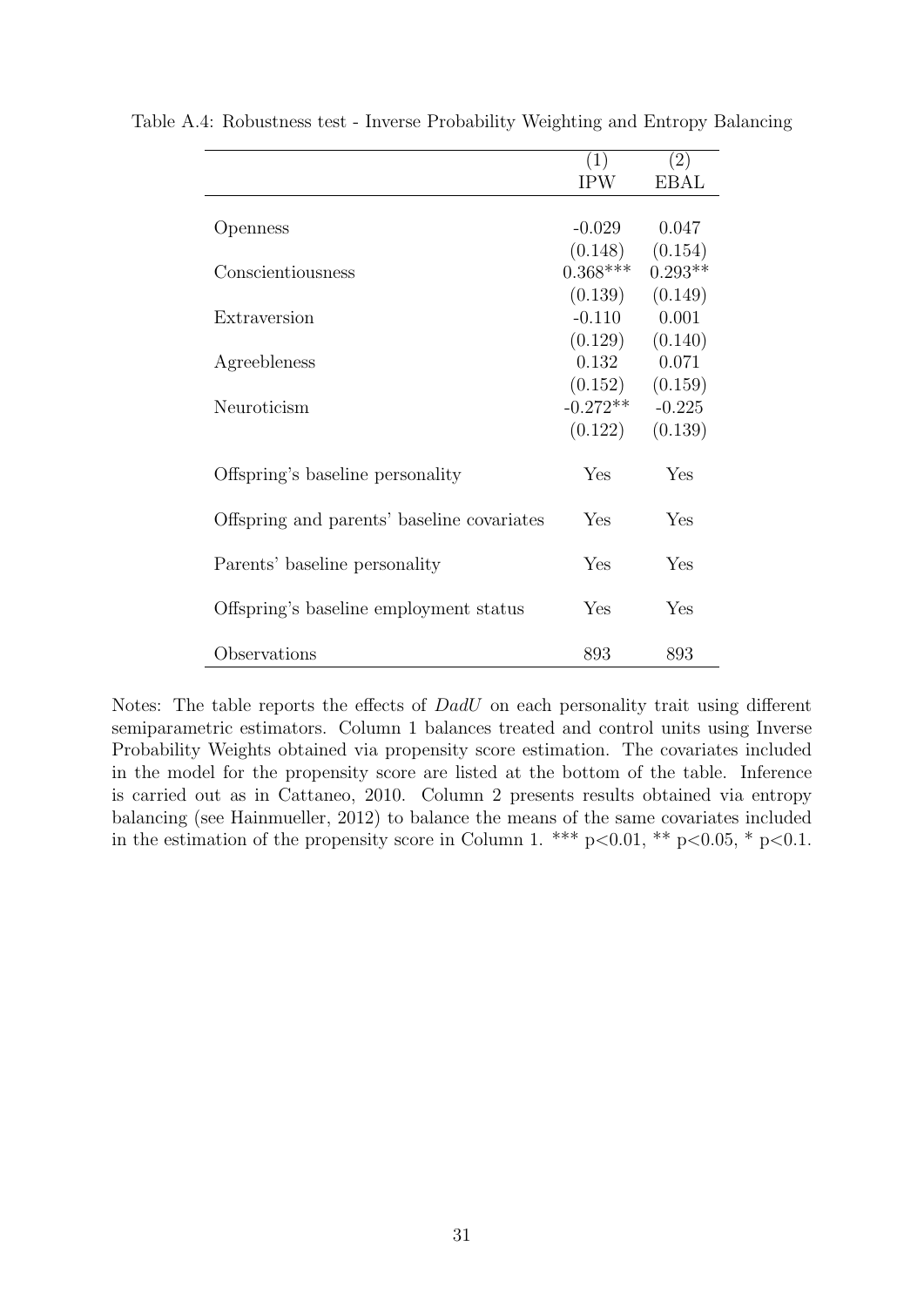# References

- Almlund, M., A. L. Duckworth, J. Heckman, and T. Kautz (2011). Personality, psychology and economics. In E. A. Hanushek, S. Machin, and L. Woessmann (Eds.), Handbook of The Economics of Education, Volume 4 of Handbook of the Economics of Education, pp.  $1 - 181$ . Amsterdam, The Netherlands: Elsevier.
- Altonji, J. G., T. E. Elder, and C. R. Taber (2005). Selection on observed and unobserved variables: Assessing the effectiveness of catholic schools. Journal of Political Economy  $113(1)$ ,  $151-184$ .
- Alwin, D. F. (1994). Aging, personality, and social change: The stability of individual differences over the adult life span. In D. L. Featherman, R. M. Lerner, and M. Perlmutter (Eds.), Life-span development and behavior. Hillsade, NJ: Lawrence Erlbaum Associates, Inc.
- Angrist, J. D. and J.-S. Pischke (2008). Mostly harmless econometrics: An empiricist's companion. Princeton university press.
- Barenbaum, N. B. and D. G. Winter (2008). History of modern personality theory and research. In O. P. John, R. W. Robins, and L. A. Pervin (Eds.), *Handbook of personality:* Theory and research, pp. 3–26. New York, NY: Guilford Press.
- Barrick, M. R. and M. K. Mount (1991). The big five personality dimensions and job performance: A meta-analysis. Personnel Psychology 44 (1), 1–26.
- Borghans, L., A. L. Duckworth, J. J. Heckman, and B. t. Weel (2008). The economics and psychology of personality traits. Journal of Human Resources  $\mu$  43(4), 972–1059.
- Borghans, L., B. H. Golsteyn, J. Heckman, and J. E. Humphries (2011). Identification problems in personality psychology. Personality and Individual Differences 51 (3), 315– 320.
- Borghans, L., H. Meijers, and B. Ter Weel (2008). The role of noncognitive skills in explaining cognitive test scores. Economic Inquiry  $46(1)$ , 2–12.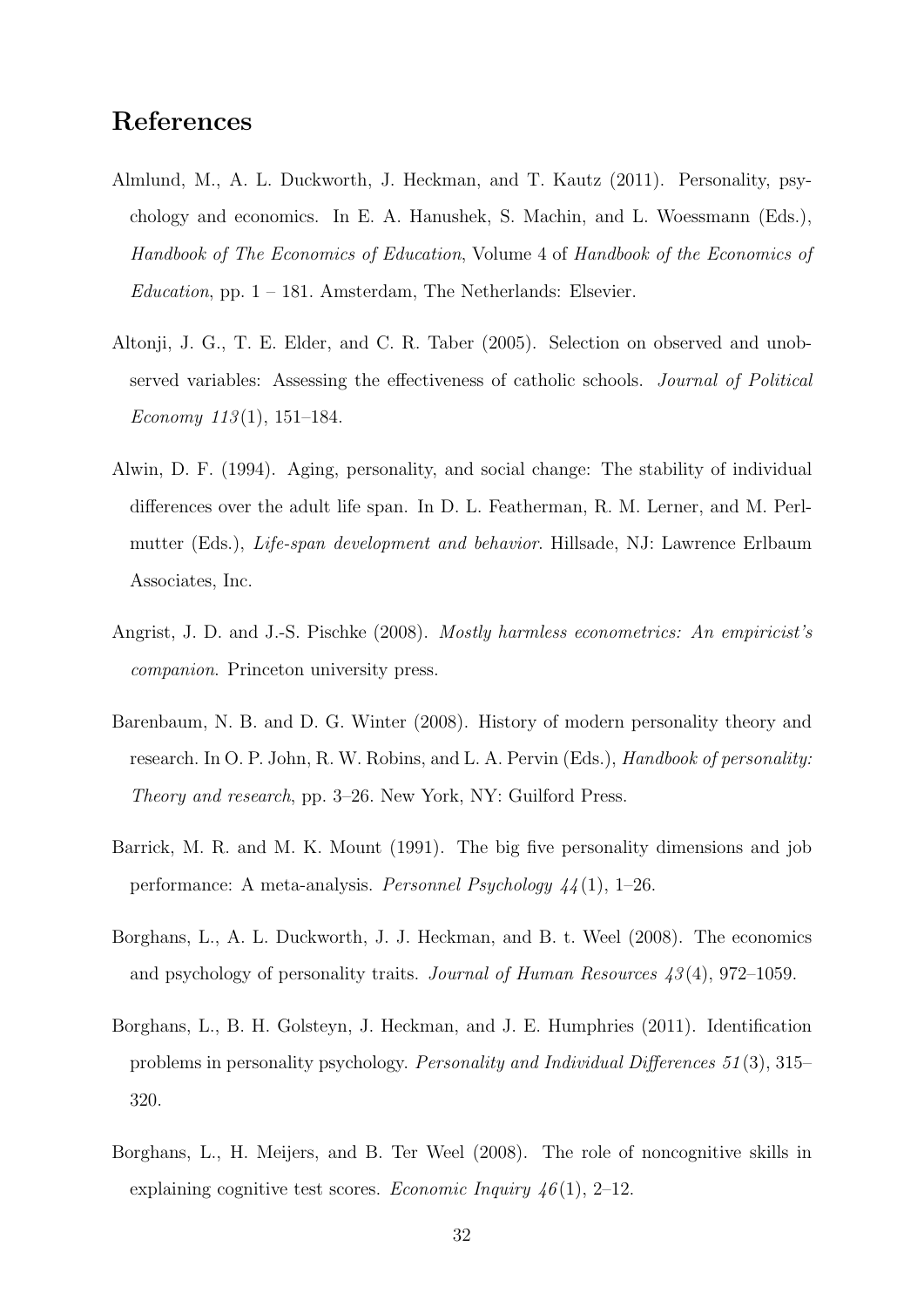- Boyce, C. J., A. M. Wood, M. Daly, and C. Sedikides (2015). Personality change following unemployment. Journal of Applied Psychology  $100(4)$ , 991-1011.
- Brunello, G. and M. Schlotter (2011). Non-cognitive skills and personality traits: Labour market relevance and their development in education & training systems. IZA Discussion paper 5743, IZA.
- Bucciol, A., B. Cavasso, and L. Zarri (2015). Social status and personality traits. Journal of Economic Psychology 51, 245–260.
- Caliendo, M., F. Fossen, and A. S. Kritikos (2014). Personality characteristics and the decisions to become and stay self-employed. Small Business Economics 42 (4), 787–814.
- Christoffersen, M. N. (1994). A follow-up study of long-term effects of unemployment on children: loss of self-esteem and self-destructive behaviour among adolescents. Child development 4, 212–220.
- Cobb-Clark, D. A. and S. Schurer (2012). The stability of big-five personality traits. Economics Letters  $115(1)$ , 11-15.
- Coelli, M. B. (2011). Parental job loss and the education enrollment of youth. Labour *Economics* 18(1), 25–35.
- Conti, G., J. Heckman, and S. Urzua (2010). The education-health gradient. American *Economic Review 100* $(2)$ , 234–38.
- Costa, P. T. and R. R. McCrae (1994). Set like plaster? evidence for the stability of adult personality. In T. F. Heatherton and J. L. Weinberger (Eds.), Can personality change?, pp. 21–40. Washington, DC: American Psychological Association.
- Costa, P. T., R. R. McCrae, and D. Arenberg (1980). Enduring dispositions in adult males. Journal of Personality and Social Psychology 38 (5), 793–800.
- Cunha, F. and J. J. Heckman (2008). Formulating, identifying and estimating the technology of cognitive and noncognitive skill formation. Journal of human resources  $43(4)$ , 738–782.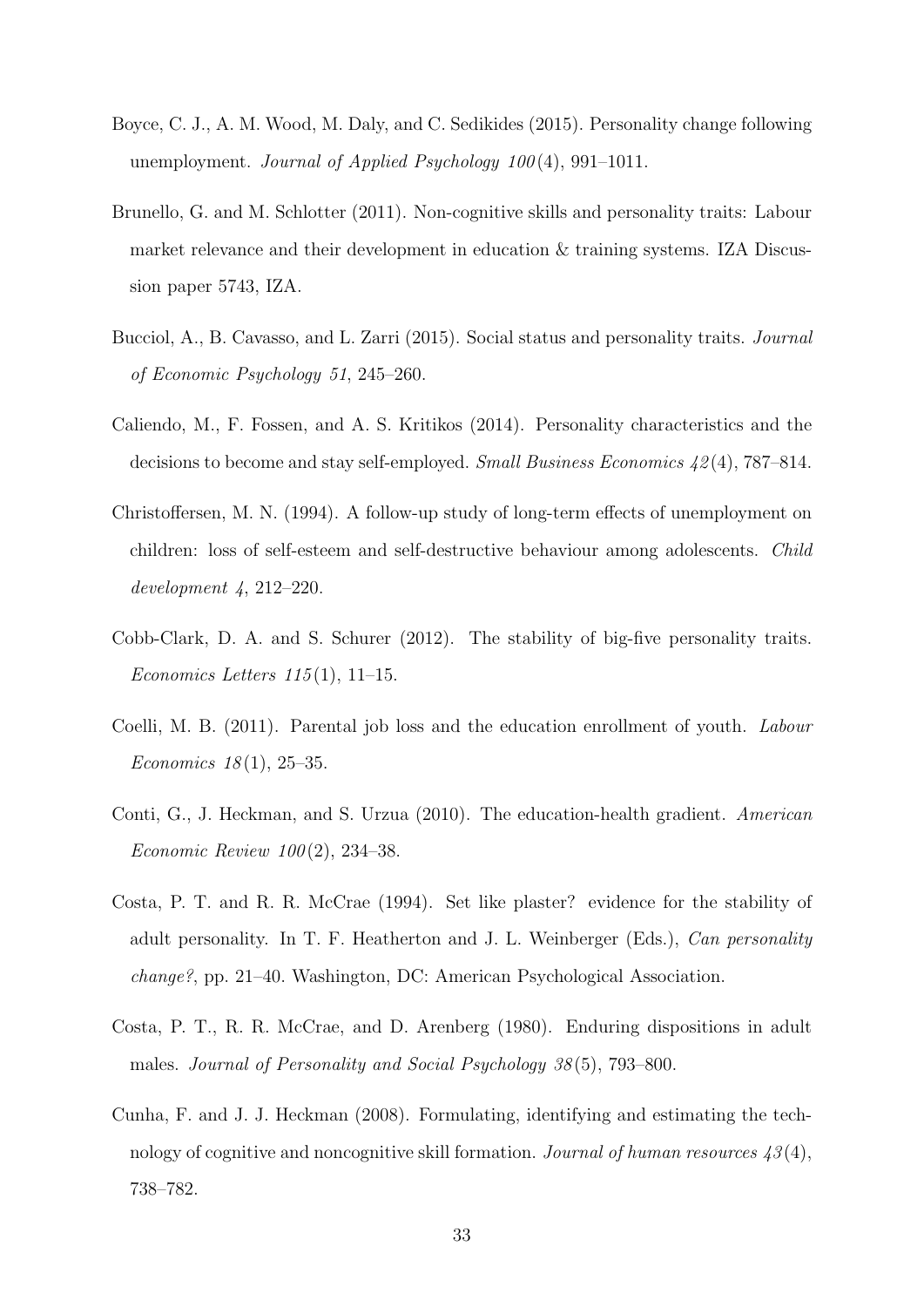- Cunha, F., J. J. Heckman, and S. M. Schennach (2010). Estimating the technology of cognitive and noncognitive skill formation. *Econometrica*  $78(3)$ , 883–931.
- Cutler, N. E. (1974). Aging and generations in politics: The conflict of explanations and inference. In A. R. Wilcox (Ed.), Public Opinion and Political Attitudes, pp. 440–462. New York, NY: Wiley.
- Dennis, J. (1973). Socialization in Politics: A Reader. New York, NY: Wiley.
- Duncan, G. J., C. J. Dowsett, A. Claessens, K. Magnuson, A. C. Huston, P. Klebanov, L. S. Pagani, L. Feinstein, M. Engel, J. Brooks-Gunn, et al. (2007). School readiness and later achievement. Developmental Psychology 43 (6), 1428.
- Easton, D. and J. Dennis (1969). Children in the Political System: Origins of Political Legitimacy. New York, NY: McGraw-Hill.
- Eisenberg, N., A. L. Duckworth, T. L. Spinrad, and C. Valiente (2014). Conscientiousness: Origins in childhood? Developmental Psychology  $50(5)$ , 1331–1349.
- Friedman, H. S., M. L. Kern, and C. A. Reynolds (2010). Personality and health, subjective well-being, and longevity. Journal of Personality  $78(1)$ , 179–216.
- Giuliano, P. and A. Spilimbergo (2014). Growing up in a recession. Review of Economic Studies 81 (2), 787–817.
- Goldberg, L. R. (1993). The structure of phenotypic personality traits. American Psychologist  $48(1)$ , 26–34.
- Goldberg, L. R., D. Sweeney, P. F. Merenda, and J. E. H. Jr (1998). Demographic variables and personality: the effects of gender, age, education, and ethnic/racial status on self-descriptions of personality attributes. Personality and Individual Differences  $24(3)$ , 393 – 403.
- Greenstein, F. (1965). Children and Politics. New Haven, CN: Yale University Press.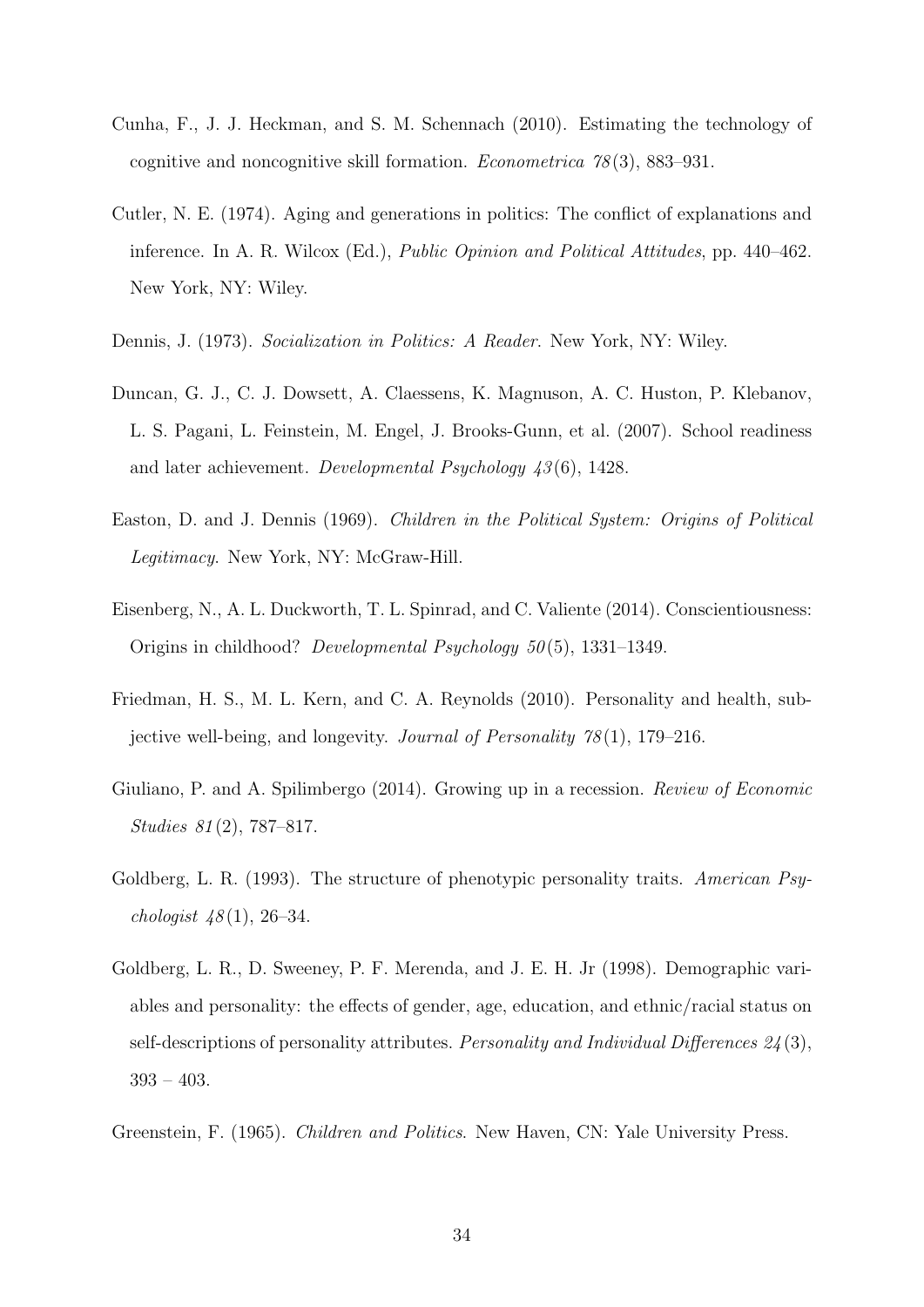- Guarino, C. M., M. D. Reckase, and J. M. Wooldridge (2014). Can value-added measures of teacher performance be trusted? Education Finance and Policy  $10(10)$ , 117–156.
- Hainmueller, J. (2012). Entropy balancing for causal effects: A multivariate reweighting method to produce balanced samples in observational studies. Political Analysis  $20(1)$ , 25–46.
- Hampson, S. E., L. R. Goldberg, T. M. Vogt, and J. P. Dubanoski (2007). Mechanisms by which childhood personality traits influence adult health status. Health Psychol $oqy \; 26(1), 121-125.$
- Heckman, J. (2007). The economics, technology, and neuroscience of human capability formation. *PNAS*  $140(33)$ , 13250-13255.
- Heckman, J. J., J. Stixrud, and S. Urzua (2006). The effects of cognitive and noncognitive abilities on labor market outcomes and social behavior. Journal of Labor Economics 24(3), 411-482.
- Hess, R. D. and J. V. Torney (1967). The Development of Political Attitudes in Children. Chicago, IL: Aldine Publishing.
- Hirano, K., G. W. Imbens, and G. Ridder (2003). Efficient estimation of average treatment effects using the estimated propensity score. *Econometrica*  $\gamma_1(4)$ , 1161–1189.
- Hogan, J. and B. Holland (2003). Using theory to evaluate personality and jobperformance relations: A socio-analytic perspective. Journal of Applied Psychology  $88(1)$ , 100-112.
- John, O. P., A. Caspi, R. W. Robins, T. E. Moffitt, and M. Stouthamer-Loeber (1994). The Little Five: Exploring the nomological network of the five-factor model of personality in adolescent boys. Child Development  $65(1)$ , 160–178.
- Kalil, A. and K. M. Ziol-Guest (2008). Parental employment circumstances and children's academic progress. Social Science Research 37 (2), 500–515.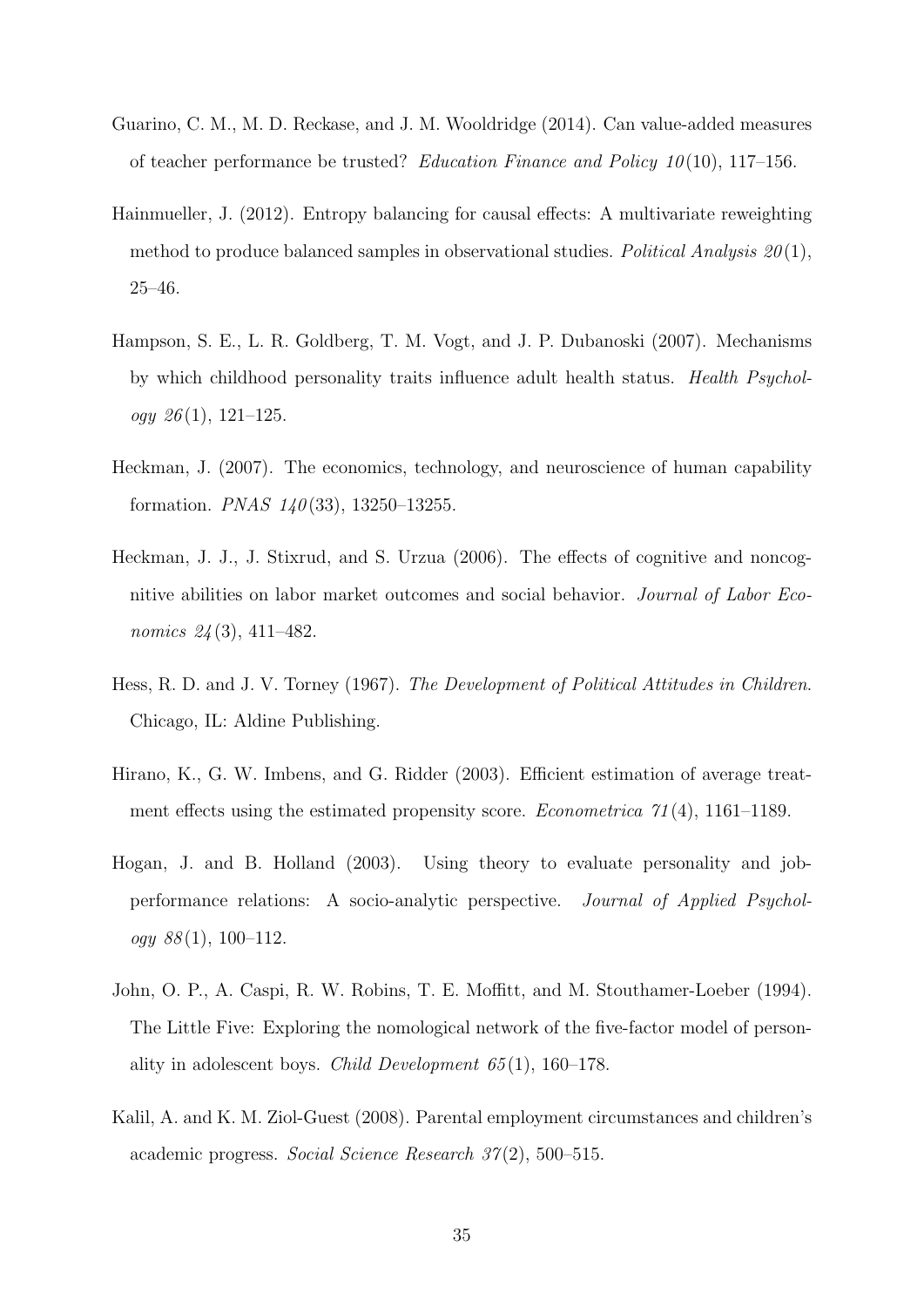- Kassenboehmer, S. C. and J. P. Haisken-DeNew (2009). You're fired! The causal negative effect of entry unemployment on life satisfaction. *Economic Journal 119* (536), 448–462.
- Kind, M. and J. P. Haisken-DeNew (2012). Unexpected victims: How parents' unemployment affects their children's life satisfaction. Melbourne institute working paper, Melbourne Institute of Applied Economic and Social Research.
- Krosnick, J. A. and D. F. Alwin (1989). Aging and susceptibility to attitude change. Journal of Personality and Social Psychology 57(3), 416–425.
- Krueger, R. F. and W. Johnson (2008). Behavioral genetics and personality: A new look at the integration of nature and nurture. In O. P. John, R. W. Robins, and L. A. Pervin (Eds.), Handbook of personality: Theory and research, pp. 287–310. New York, NY: Guilford Press.
- Lucas, R. E. and M. B. Donnellan (2011). Personality development across the life span: longitudinal analyses with a national sample from Germany. *Journal of Personality* and Social Psychology 101 (4), 847–861.
- Marcus, J. (2013). The effect of unemployment on the mental health of spouses Evidence from plant closures in Germany. Journal of Health Economics  $32(3)$ ,  $546 - 558$ .
- McLoyd, V. C. (1989). Socialization and development in a changing: the effects of paternal job and income loss on children. American Psychologist 44 (2), 293–302.
- Nunn, N. and L. Wantchekon (2011). The slave trade and the origins of mistrust in africa. American Economic Review 101 (7), 3221–52.
- Nyhus, E. K. and E. Pons (2005). The effects of personality on earnings. Journal of Economic Psychology  $26(3)$ ,  $363 - 384$ .
- O'Gorman, J. O. and E. Baxter (2002). Self-control as a personality measure. Personality and Individual Differences  $32(3)$ ,  $533 - 539$ .
- Oster, E. (2015). Unobservable selection and coefficient stability: Theory and evidence. Journal of Business & Economic Statistics, forthcoming.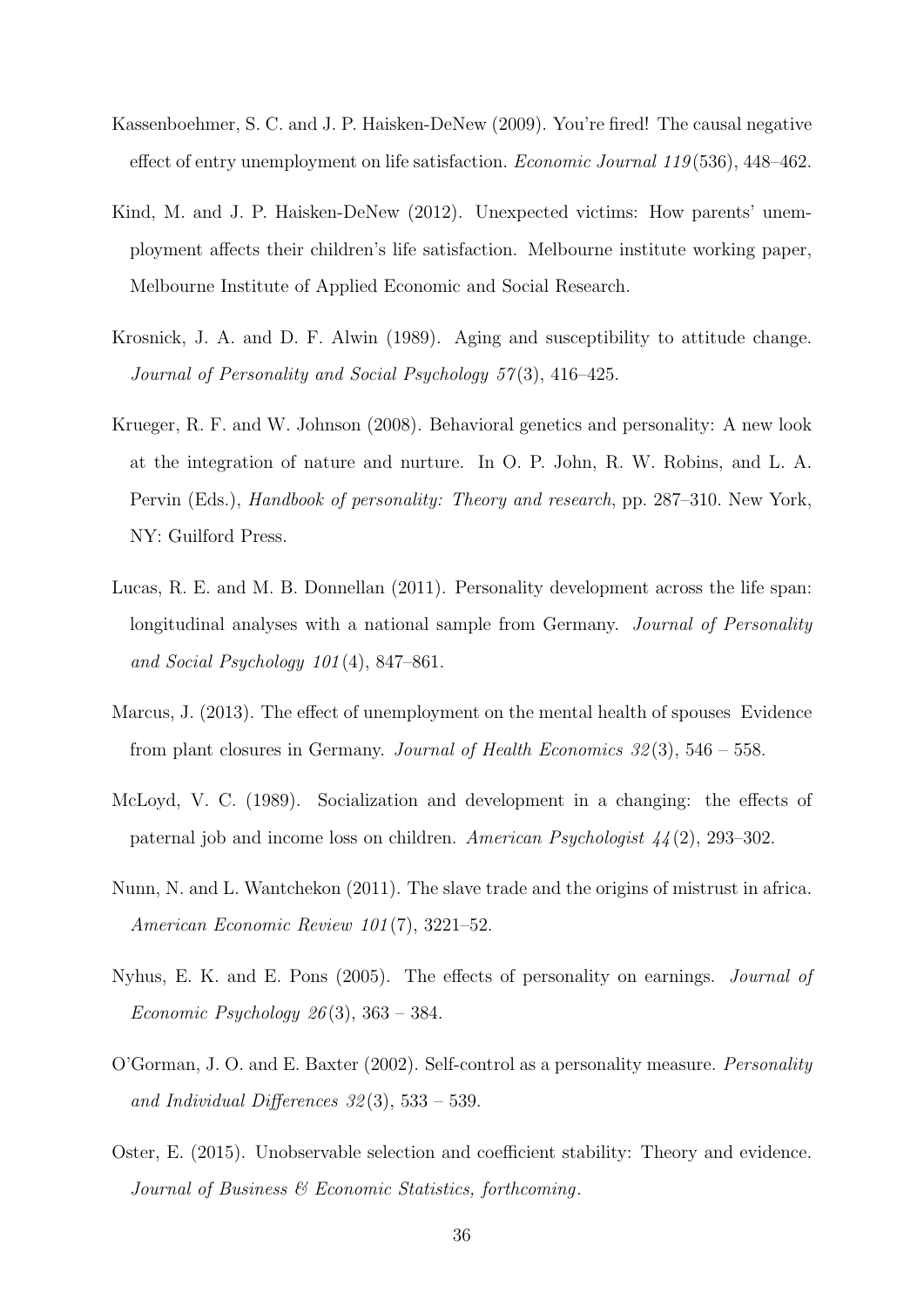- Piatek, R. and P. Pinger (2015). Maintaining (locus of) control? Data combination for the identification and inference of factor structure models. Journal of Applied Econometrics 31 (4), 734–755.
- Pinger, P. (2015). Understanding the mechanisms behind intergenerational effects of economic distress. Mimeo, University of Mannheim.
- Poropat, A. E. (2009). A meta-analysis of the five-factor model of personality and academic performance. Psychological Bulletin 135 (2), 322–338.
- Powdthavee, N. and J. Vernoit (2013). Parental unemployment and children's happiness: A longitudinal study of young people's well-being in unemployed households. Labour Economics 24, 253 – 263.
- Powdthavee, N. and A. Vignoles (2008). Mental health of parents and life satisfaction of children: A within-family analysis of intergenerational transmission of well-being. Social Indicators Research 88(3), 397-422.
- Rege, M., K. Telle, and M. Votruba (2011). Parental job loss and children's school performance. Review of Economic Studies 78 (4), 1462–1489.
- Roberts, B. W. and W. F. DelVecchio (2000). The rank-order consistency of personality traits from childhood to old age: A quantitative review of longitudinal studies. Psychological Bulletin 126 (1), 3–25.
- Roberts, B. W., N. R. Kuncel, R. Shiner, A. Caspi, and L. R. Goldberg (2007). The power of personality: The comparative validity of personality traits, socioeconomic status, and cognitive ability for predicting important life outcomes. Perspectives on Psychological Science  $2(4)$ , 313–345.
- Roberts, B. W. and D. Mroczek (2008). Personality trait change in adulthood. Current Directions in Psychological Science  $17(1)$ , 31–35.
- Roberts, B. W., K. E. Walton, and W. Viechtbauer (2006). Patterns of mean-level change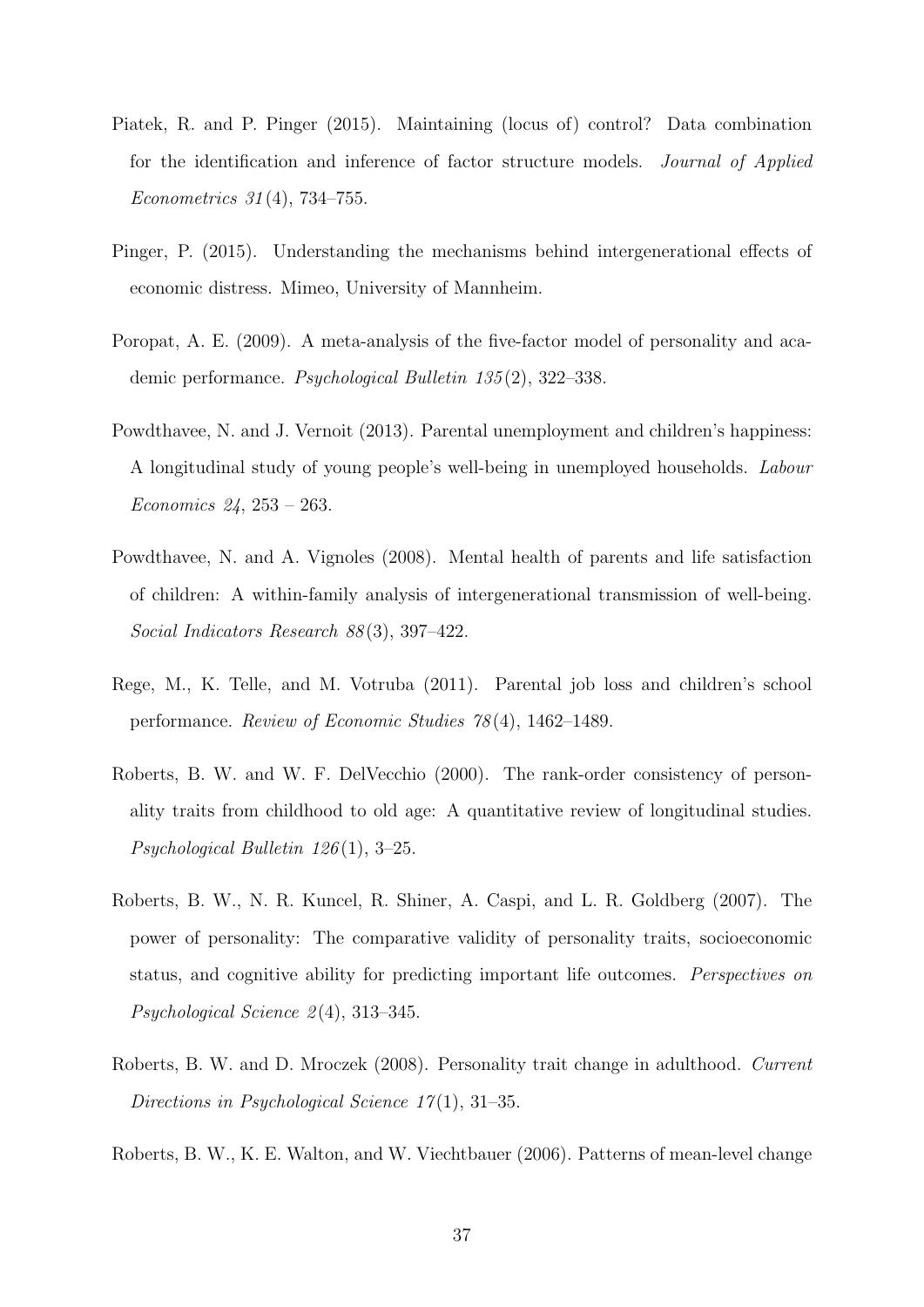in personality traits across the life course: a meta-analysis of longitudinal studies. Psychological Bulletin 132 (1), 1–25.

- Ruhm, C. J. (2015). Recessions, healthy no more? Journal of health economics 42, 17–28.
- Salgado, J. F. (1997). The five factor model of personality and job performance in the European Community. Journal of Applied Psychology 82 (1), 30–43.
- Savelyev, P. A. (2014). Socioemotional skills, education, and longevity of high-ability individuals. Ssrn working paper, SSRN.
- Sears, D. O. (1975). Political socialization. In F. I. Greenstein and N. W. Polsby (Eds.), Handbook of Political Science, pp. 93–153. Reading, MA: Addison-Wesley.
- Sears, D. O. (1981). Life stage effects on attitude change, especially among the elderly. In S. B. Kiesler, J. N. Morgan, and V. K. Oppenheimer (Eds.), Aging: Social Change, pp. 183–204. New York, NY: Academic Press.
- Sears, D. O. (1983). The persistence of early political predispositions: The role of attitude object and life stage. In P. R. Shaver and L. Wheeler (Eds.), Review of Personality and Social Psychology, pp. 79–116. Beverly Hills, CA: Sage Publications.
- Seery, M. D. (2011). Resilience: A silver lining to experiencing adverse life events? Current Directions in Psychological Science 20 (6), 390–394.
- Seery, M. D., E. A. Holman, and R. C. Silver (2010). Whatever does not kill us: cumulative lifetime adversity, vulnerability, and resilience. Journal of Personality and Social Psychology 99 (6), 1025–1041.
- Socio-Economic Panel (SOEP) (2015). Data for years 1984-2013. Version 30, SOEP, doi: 10.5684/soep.v30.
- Stevens, A. H. and J. Schaller (2011). Short-run effects of parental job loss on children's academic achievement. Economics of Education Review  $30(2)$ , 289 – 299.